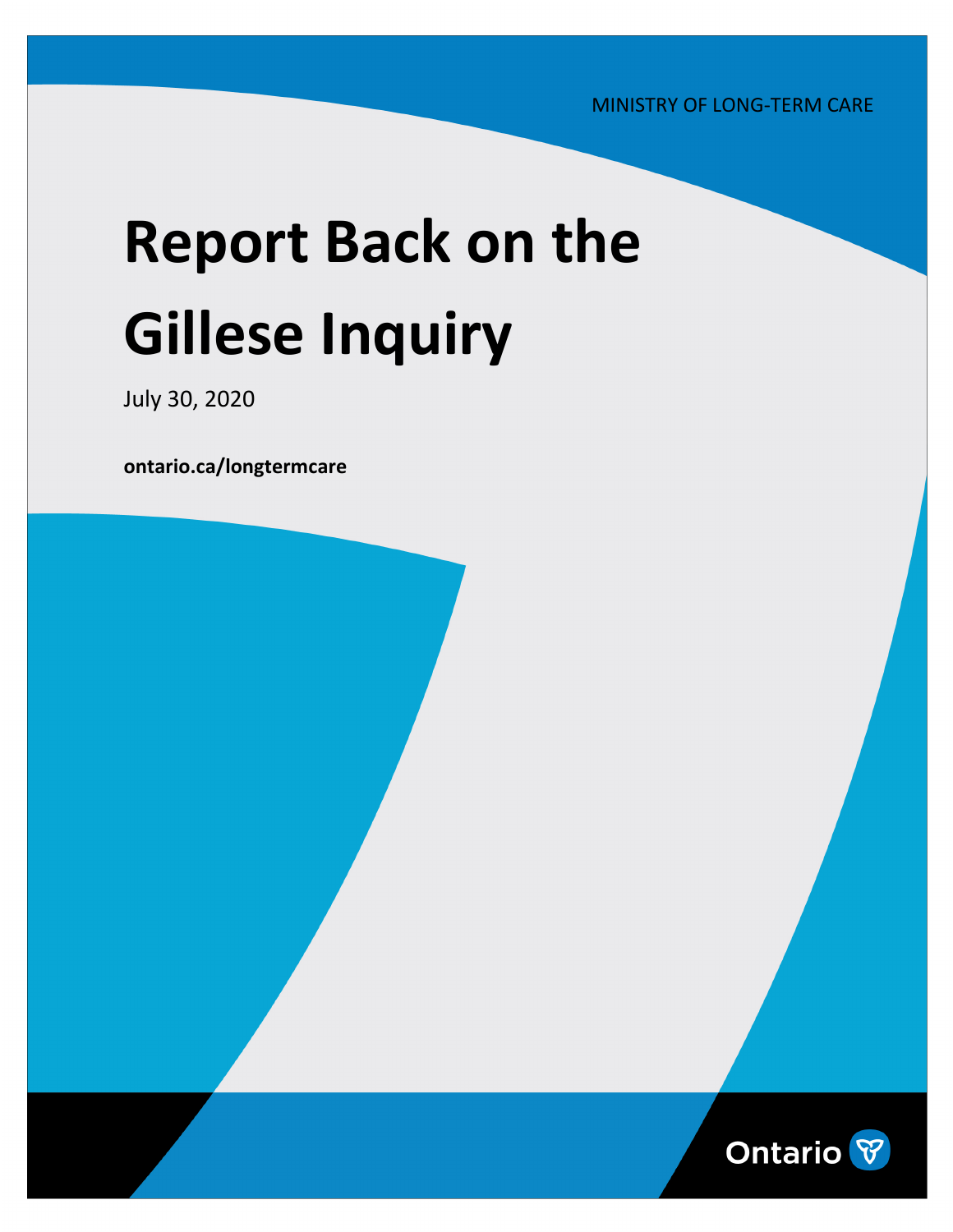

### **Contents**

| A letter from Dr. Merrilee Fullerton, Minister of Long-Term Care on the release of the                                                                            |  |
|-------------------------------------------------------------------------------------------------------------------------------------------------------------------|--|
|                                                                                                                                                                   |  |
|                                                                                                                                                                   |  |
|                                                                                                                                                                   |  |
|                                                                                                                                                                   |  |
|                                                                                                                                                                   |  |
|                                                                                                                                                                   |  |
|                                                                                                                                                                   |  |
|                                                                                                                                                                   |  |
|                                                                                                                                                                   |  |
|                                                                                                                                                                   |  |
|                                                                                                                                                                   |  |
|                                                                                                                                                                   |  |
|                                                                                                                                                                   |  |
|                                                                                                                                                                   |  |
|                                                                                                                                                                   |  |
|                                                                                                                                                                   |  |
|                                                                                                                                                                   |  |
|                                                                                                                                                                   |  |
|                                                                                                                                                                   |  |
|                                                                                                                                                                   |  |
| Appendix A: Status Update on Justice Gillese's Public Inquiry into the Safety and Security<br>of Residents in the Long-Term Care Homes System Recommendations  19 |  |
|                                                                                                                                                                   |  |
|                                                                                                                                                                   |  |
|                                                                                                                                                                   |  |
|                                                                                                                                                                   |  |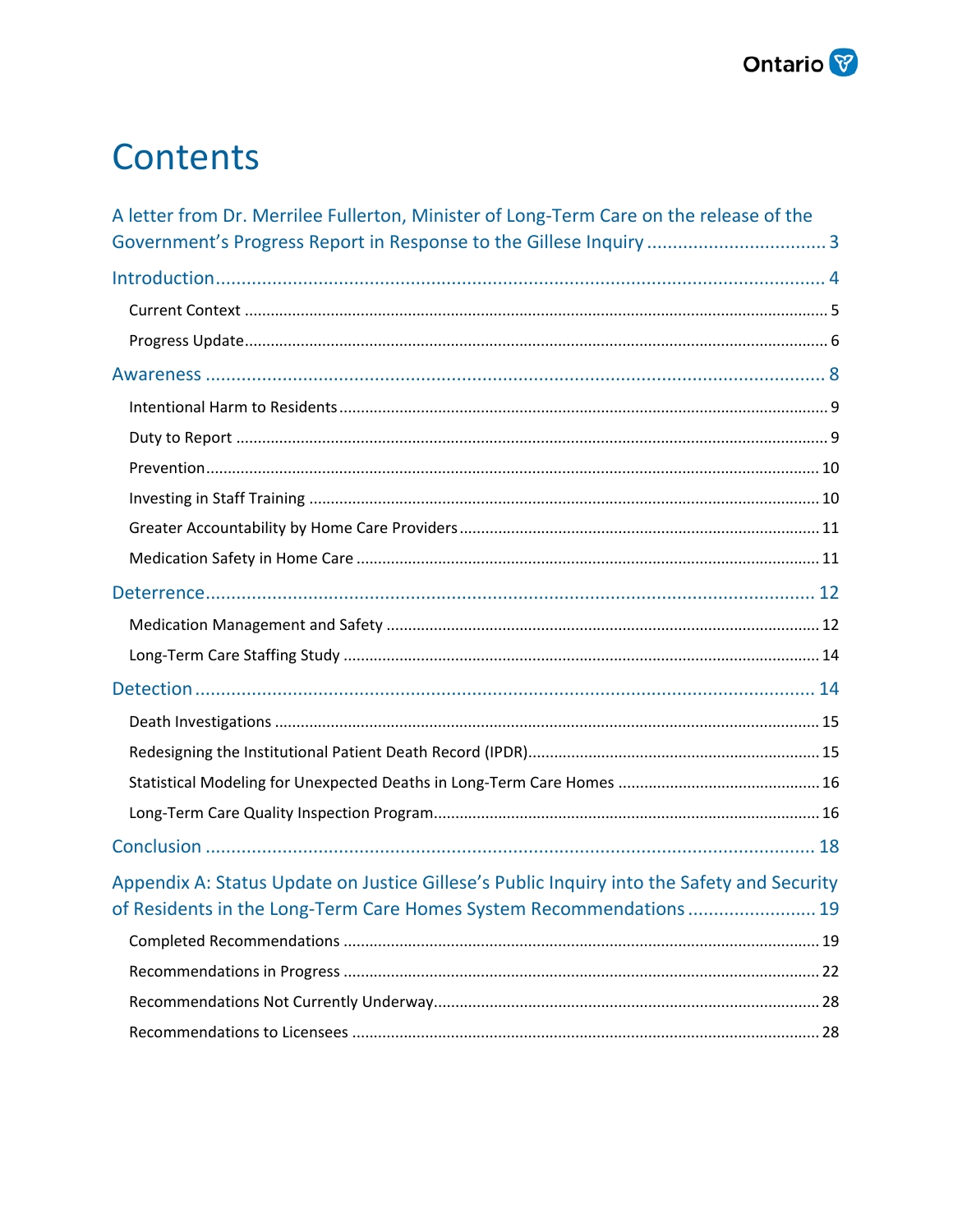#### **Ministry of Long-Term Care**

Office of the Minister 400 University Avenue, 6<sup>th</sup> Floor Toronto ON M7A 1N3

**Ministère des Soins de longue durée** 

Bureau du ministre 400, avenue University, 6e étage Toronto ON M7A 1N3



July 30, 2020

#### <span id="page-2-0"></span>**A letter from Dr. Merrilee Fullerton, Minister of Long-Term Care on the release of the Government's Progress Report in Response to the Gillese Inquiry**

One year ago, the Government of Ontario received the final report from the Honourable Eileen E. Gillese, on the *Public Inquiry into the Safety and Security of Residents in the Long-Term Care Homes System* [\(Gillese Inquiry\). The report outlined 91 recommendations for improving long-term care, ma](https://longtermcareinquiry.ca/en/final-report/)ny of which were focused on awareness, medication and staffing. The pages that follow respond to the Gillese Inquiry's first recommendation: a progress report on the steps taken by the province and our partners to address Justice Gillese's recommendations.

This has been a year of change, upheaval and reflection in the long-term care system, both in Ontario and around the world. Our government has been committed to reviewing Justice Gillese's thorough and informed recommendations from day one. Despite Ontario's focus on responding to COVID-19, over 80 per cent of Justice Gillese's recommendations are completed or under way. We know we have more work to do, and we will continue to make progress on these important recommendations.

Our government is committed to an ambitious modernization of long-term care and developing a resident-centred system. Ensuring our long-term care system provides Ontario's aging population with the support and care they need is a top priority for our government. An important way in which this is being done is by implementing the recommendations in the Gillese Inquiry.

To the surviving victim as well as the loved ones and families of all the victims who are engaged in the healing process, seeing the impacts of COVID-19 in long-term care and the release of this progress update may cause feelings of grief and anger. Please accept my deepest sympathies.

A significant amount of work has taken place to implement Justice Gillese's recommendations. I want to acknowledge those efforts and reaffirm our government's commitment to improve this system for residents and staff. I would also like to extend my gratitude to Justice Gillese and her team for their rigorous, insightful and thought-provoking recommendations.

Working collaboratively with residents, families and our healthcare sector partners across the province, we will deliver a long-term care system for Ontario that treats residents with respect, dignity and compassion and ensures their safety and well-being.

Sincerely,

Dr. Merrilee Fullerton Minister of Long-Term Care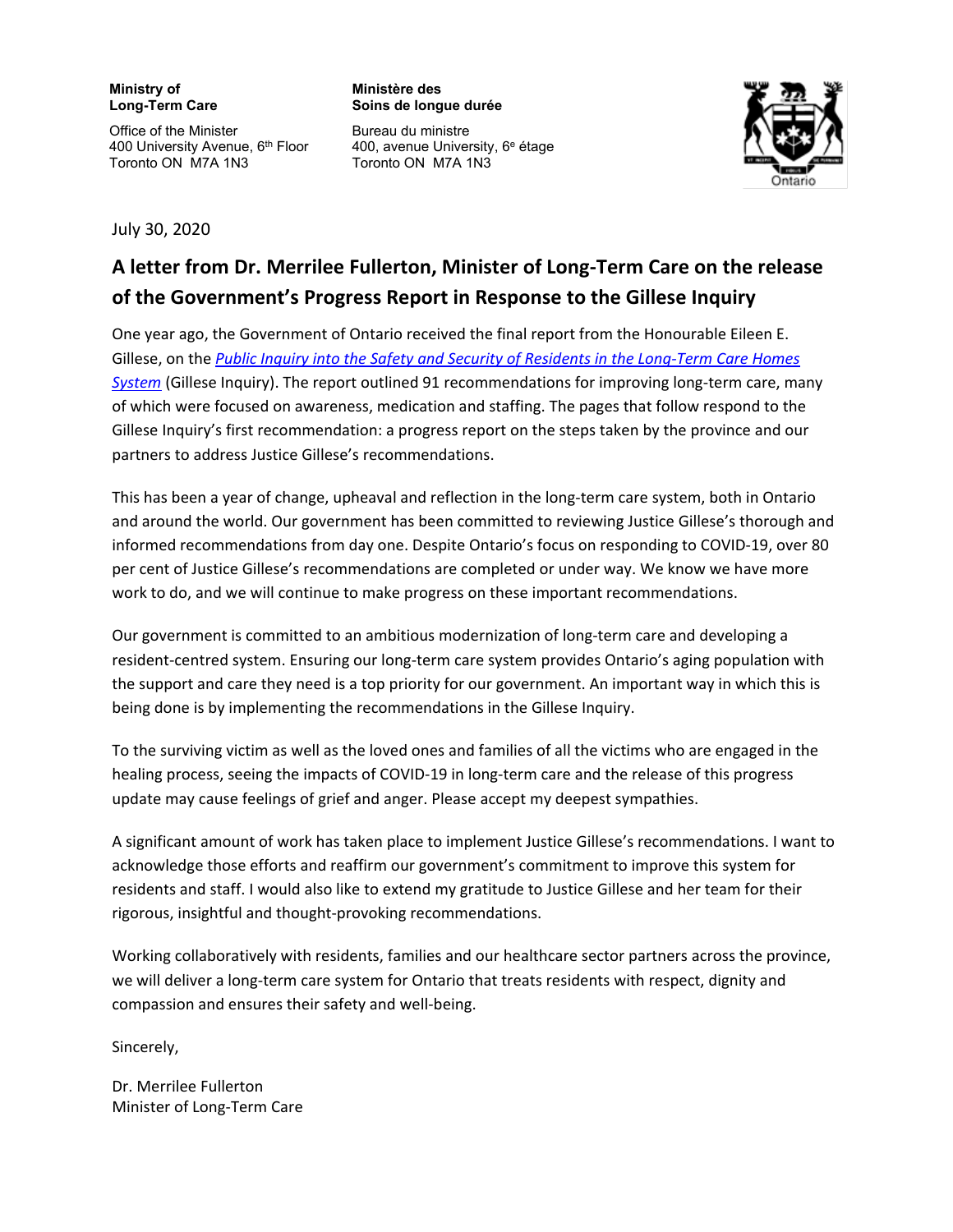

### <span id="page-3-0"></span>Introduction

In 2017, a registered nurse in Ontario pled guilty to eight counts of first-degree murder, four counts of attempted murder and two counts of aggravated assault, which occurred mainly in long-term care homes. She is currently serving eight concurrent life sentences for her crimes, with no chance of parole for 25 years.

Following her convictions, the Ontario government launched *The Public Inquiry into the Safety and Security of Residents in the Long-Term Care Homes System* led by Justice Eileen E. Gillese. The Gillese Inquiry identified key areas for improvement in the long-term care system to avoid similar tragedies from occurring in the future, including: staffing, medication management, oversight of the Institutional Patient Death Record and the coroner's investigation processes.

On July 31, 2019, Justice Gillese provided an ambitious roadmap within the recommendations of her [report.](https://longtermcareinquiry.ca/en/final-report/) The report is over 1,200 pages and divided into four volumes: a listing of her 91 recommendations, a detailed outline of the investigation into the offences, a strategy for safety, and an explanation of the inquiry process. Justice Gillese's first recommendation was for the government to report back publicly a year after the release of her final report. In keeping with that recommendation, this report provides an update on her recommendations which have been successfully implemented, those that are underway, and the ongoing work to strengthen and improve the long-term care sector across the province. Furthermore, the recommendations within Justice Gillese's report revolve around systemic issues in Ontario's long-term care sector and other settings and are grouped within four key themes: awareness, prevention, deterrence and detection.

Justice Gillese's report sparked significant reflection across the sector and has been taken to heart across government. In memory of those lost, the province is pleased to issue this report to the families affected and to the people of Ontario. The province continues to refer to Justice Gillese's recommendations as it builds a safer long-term care system.

In keeping with the format of the Gillese Report, this progress update will be presented by theme and will provide an update on the vital work that has been underway in Ontario's longterm care system over the past 12 months.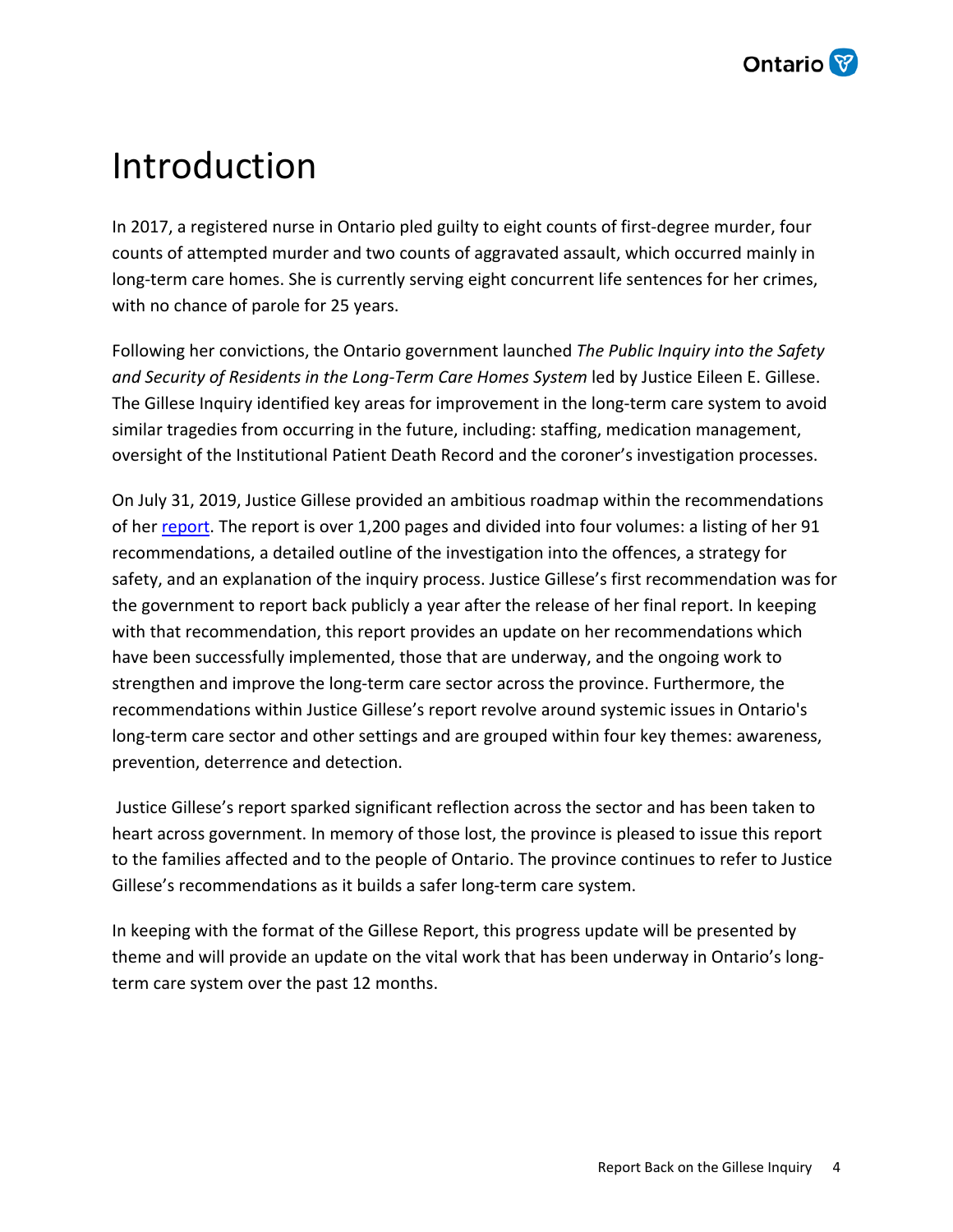

### <span id="page-4-0"></span>**Current Context**

In the process of implementing the Gillese Inquiry's recommendations, Ontario's long-term care system was confronted with the COVID-19 pandemic. Around the world, long-term care homes have been on the front line of the virus, and in Ontario it has been no different. As of July 2020, 52 per cent of long-term care homes have been impacted with over 1,800 residents and eight staff members passing away. However, many homes across the province have managed well through the pandemic by avoiding outbreak or significant spread of the disease. The challenges experienced by some homes with outbreaks underscored the staffing issues Justice Gillese addressed in her report.

The staffing concerns that have been amplified during this pandemic speak to the serious shortage of long-term care staff available province wide. As Justice Gillese recognized, this is a shortage that has been building for decades as our population has aged. The province created a standalone [Ministry of Long-Term Care](https://www.ontario.ca/longtermcare) in the summer of 2019 specifically to address this and other challenges in the long-term care sector. The province is grateful for Justice Gillese's strong recommendations that concern staffing to help guide a path forward.

To shore up staffing supply on an emergency basis during COVID-19, the province requested the assistance of the Canadian Armed Forces in eight long-term care homes that had been the most severely impacted by the pandemic. The broader relevance of Justice Gillese's report was again demonstrated when the Canadian Armed Forces reported on deeply concerning circumstances discovered in five of the long-term care homes they were supporting. In response, the Ministry of Long-Term Care deployed long-term care inspection teams to conduct comprehensive, detailed inspections at high-risk long-term care homes. Local hospitals also began to temporarily manage the five long-term care homes mentioned in the Canadian Armed Forces report.

Justice Gillese's report offers a helpful guide for reforming long-term care. COVID-19 has demonstrated that the province cannot stop there. In order to fully address the systemic issues facing our long-term care system, the province needs to act on the additional concerns that have been highlighted during this pandemic and understand how they have contributed to the devastating impact of COVID-19. Ontario needs to build a system that works in the best interest of residents and the people that work so hard to keep them safe.

That is why the province has launched an independent commission to review the impact of COVID-19 on long-term care homes in Ontario. The commission will prioritize transparency and will be able to hold public hearings. Additionally, the province is committed to making the report from the commission public. The independent commission into long-term care will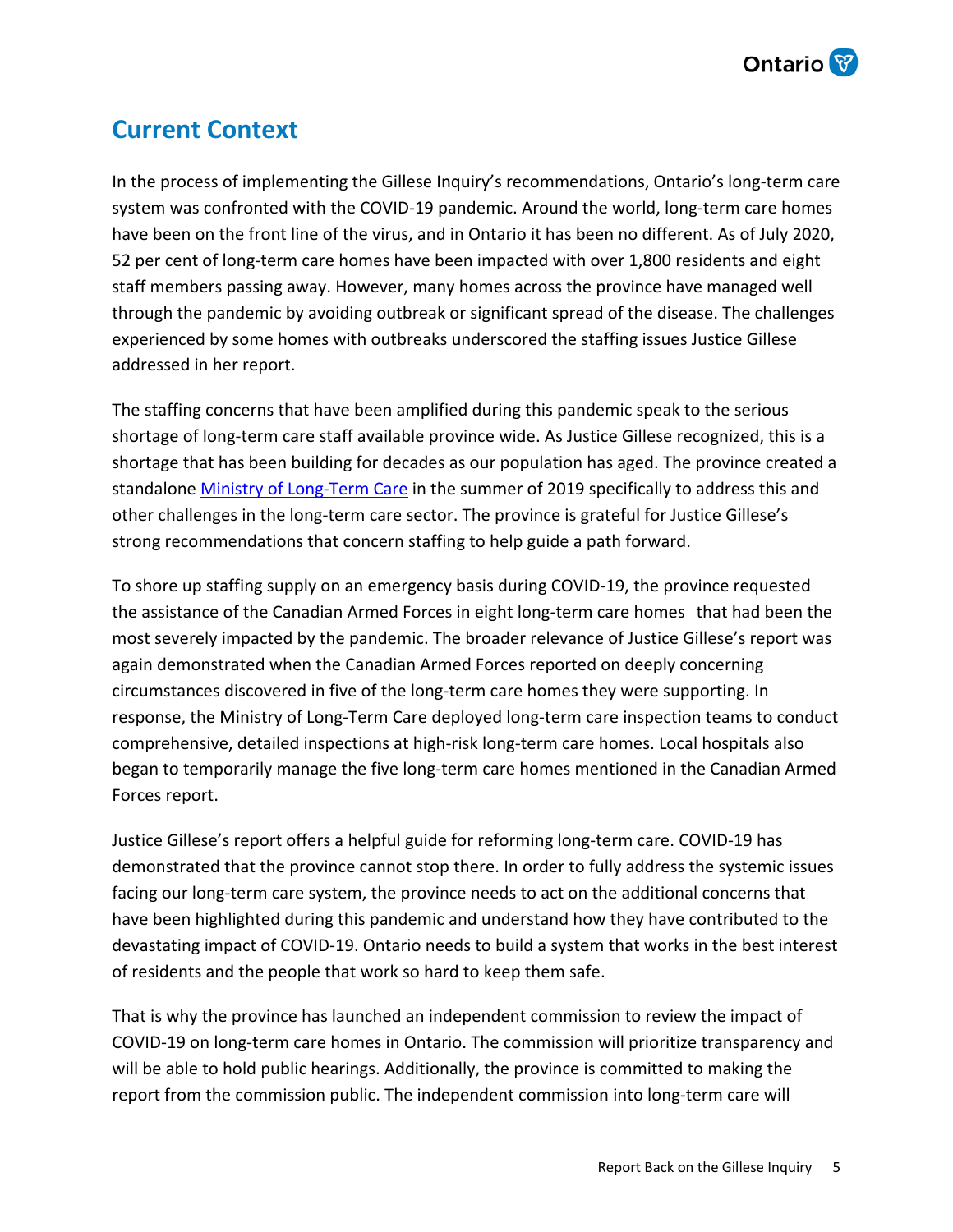

provide an objective perspective on how the province can assist long-term care homes to better protect residents and staff by effectively managing any future outbreaks and contributing to the overall effort of improving the system across Ontario.

Informed by the results of this commission, the Gillese Inquiry and previous reports, the province will continue to transform Ontario's long-term care system to make it a safe, comfortable, and dignified place to call home. Nothing is more important than protecting the health and well-being of long-term care residents and the heroic staff who care for them.

#### <span id="page-5-0"></span>**Progress Update**

Justice Gillese's recommendations provided an ambitious starting place, and to date, 80 per cent of Justice Gillese's recommendations are completed or underway as meaningful steps have been taken across the sector to bring about real, lasting change.

Throughout the state of emergency, many sector resources have shifted to addressing crises on the front-lines, and for this reason, there have been some delays in implementation of Justice Gillese's recommendations. However, the province and its partners are forging ahead and have been preparing to resume paused initiatives when Ontario gets through the COVID-19 pandemic.

*- Justice Eileen E. Gillese "For the strategy to be effective, multiple stakeholders in the longterm care system must engage in its implementation – no one stakeholder can do it alone."* 

The province has made long-term care a significant priority and is committed to making it better for both residents and staff. That is why from day one, Ontario has been determined to bring about lasting change. Some examples include:

- The Ministry of Long-Term Care established a project management team to coordinate the cross-government response to the Gillese Inquiry. The Office of the Chief Coroner for Ontario is now also staffed with two dedicated leads to develop and implement a strategic plan addressing the implementation of the recommendations; and,
- The Ministry of the Attorney General has provided funding to ensure counselling services can continue to be made available to the victims, families and loved ones for a period of two years at no cost to them, as recommended by Justice Gillese.

A number of Justice Gillese's recommendations are directed to external parties outside of the government. This report highlights some of the work of these partners as well. The Ministry of Long-Term Care and the Ministry of Health continue to work collaboratively with partners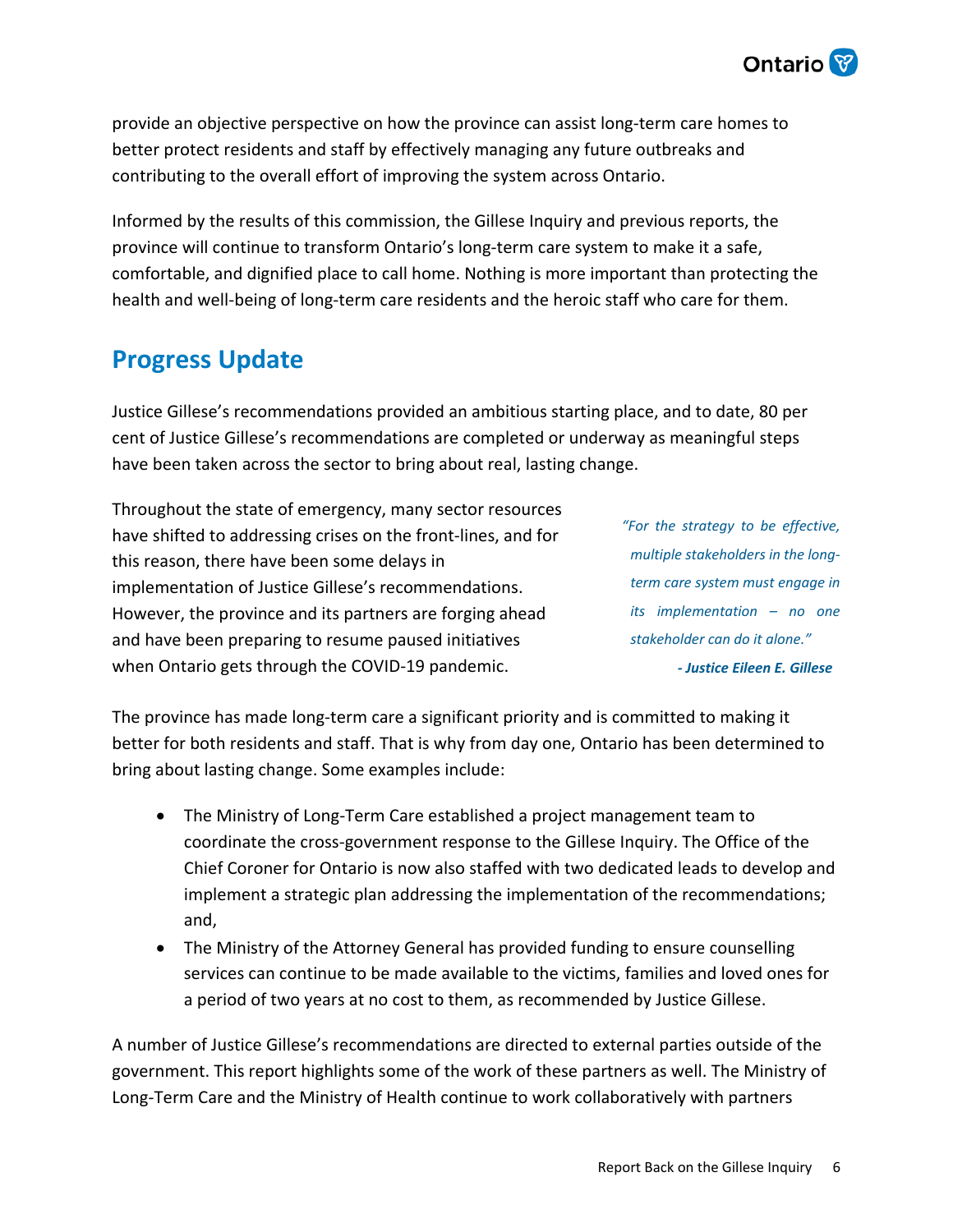

across the health care system to enhance the safety and security of Ontario's long-term care residents and home care clients.

In response to the COVID-19 pandemic, the [Ontario Long-Term Care Association](https://oltca.com/) (OLTCA) has been a key partner offering government guidance and support. The OLTCA represents nearly 70 per cent of Ontario's long-term care homes, located in communities across the province. Their members provide care and accommodation services to more than 70,000 residents annually. As the province modernizes the long-term care system, the OLTCA remains an important partner in the implementation of this work.

*"The findings and recommendations from Justice Gillese's inquiry are helping to further strengthen homes' ability to provide safe, caring, and highquality care. Working in partnership with stakeholders and the Government of Ontario, the Ontario Long Term Care Association and its members are committed to continuing to ensure the health, safety and well-being of residents and staff, and working to restore public confidence in Ontario's long-term care system."* 

*-- Ontario Long-Term Care Association*

[Ontario Health](https://www.ontariohealth.ca/) (OH) and the [Local Health Integration Networks](http://www.lhins.on.ca/)' (LHINs) senior leaders established a dedicated working group to assess and implement recommendations from Justice Gillese's Public Inquiry related to the provision of LHIN-funded home care services. This working group developed a comprehensive plan with more than 40 individual actions across 20 recommendations. OH/LHINs are focused on establishing a consistent implementation of the recommendations across all LHINs.

*"At the inquiry, we provided information to help improve the system and protect residents and patients from harm. At this time, we also learned more about what you expect from CNO — and we didn't wait for Commissioner Gillese's final report before taking action to improve. In 2018 and 2019, we strengthened and enhanced our processes, and will continue doing so."* 

*-- College of Nurses of Ontario*

The [College of Nurses of Ontario](https://www.cno.org/), the governing body for the province's Registered Nurses, took swift action to implement many of the recommendations directed to them in the Gillese Inquiry. The College has revamped its intake process following a mandatory report, such as the termination of a nurse, and has updated its orientation for intake investigators. The College has also been proactive in increasing awareness of intentional harm and best practices with the distribution of their web-based magazine, *The Standard*. Over 180,000 nurses receive and review this magazine, which covers a range of topics, including mandatory reporting guidelines, Code of Conduct for nurses and preventing patient harm.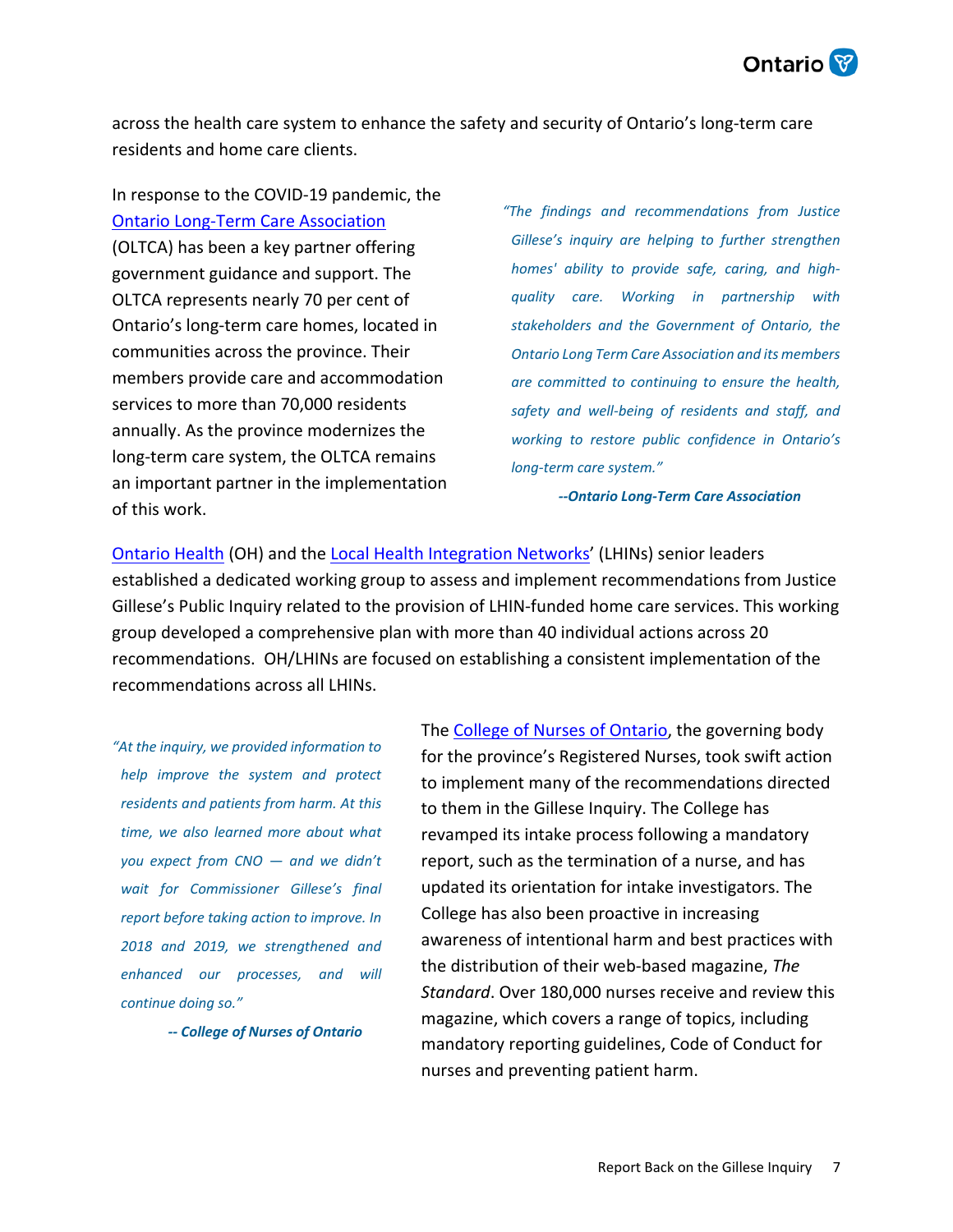### **Ontario**

[AdvantAge Ontario](http://www.advantageontario.ca/), an association advocating on behalf of not-for-profit and municipal longterm care homes, proactively surveyed its members to determine their level of support and ability to implement Justice Gillese's recommendations. Respondents agreed with the recommendations pertaining to education/training, human resources, medication management, and an updated Institution Patient Death Record (IPDR). Some homes also reported that several of the recommendations were already currently practiced in their homes.

The Ministry for Seniors and Accessibility was consulted during the initial review of the Gillese Inquiry and remains a supportive partner of the work being done across government.

*-- AdvantAge Ontario "Residents in Ontario's long-term care homes need to feel safe and comfortable, and their families need to be able to trust that their loved ones are receiving the best possible care. The Gillese Inquiry has been a critically important opportunity to bring all system partners together to find a way forward that supports the best possible aging experience for seniors. Full implementation of the recommendations in the report and the provision of much-needed resources to support the sector will ensure meaningful and lasting change for the better. AdvantAge Ontario is committed to working with and supporting the government where needed to meet the recommendations that will provide residents with a positive LTC home experience."*

### <span id="page-7-0"></span>Awareness

The Gillese Inquiry emphasized the need for awareness across the health care sector of the risk of intentional harm and how to report it. Justice Gillese stressed the critical value that awareness brings to closing gaps in the long-term care system, stating that *"it is not possible to detect or deter something unless you are aware that it exists."*

In order to combat and prevent future tragedies in long-term care, the possibility of intentional harm by health care workers must be widely understood and recognizable.

With this in mind, the Office of the Chief Coroner is developing educational programs and materials that will help health care workers and the Ontario public become more aware of the possibility of intentional harm and understand the many vulnerabilities the senior population faces.

This includes clear expectations and the education and training necessary to prepare health care professionals to effectively recognize and respond to intentional harm within the long-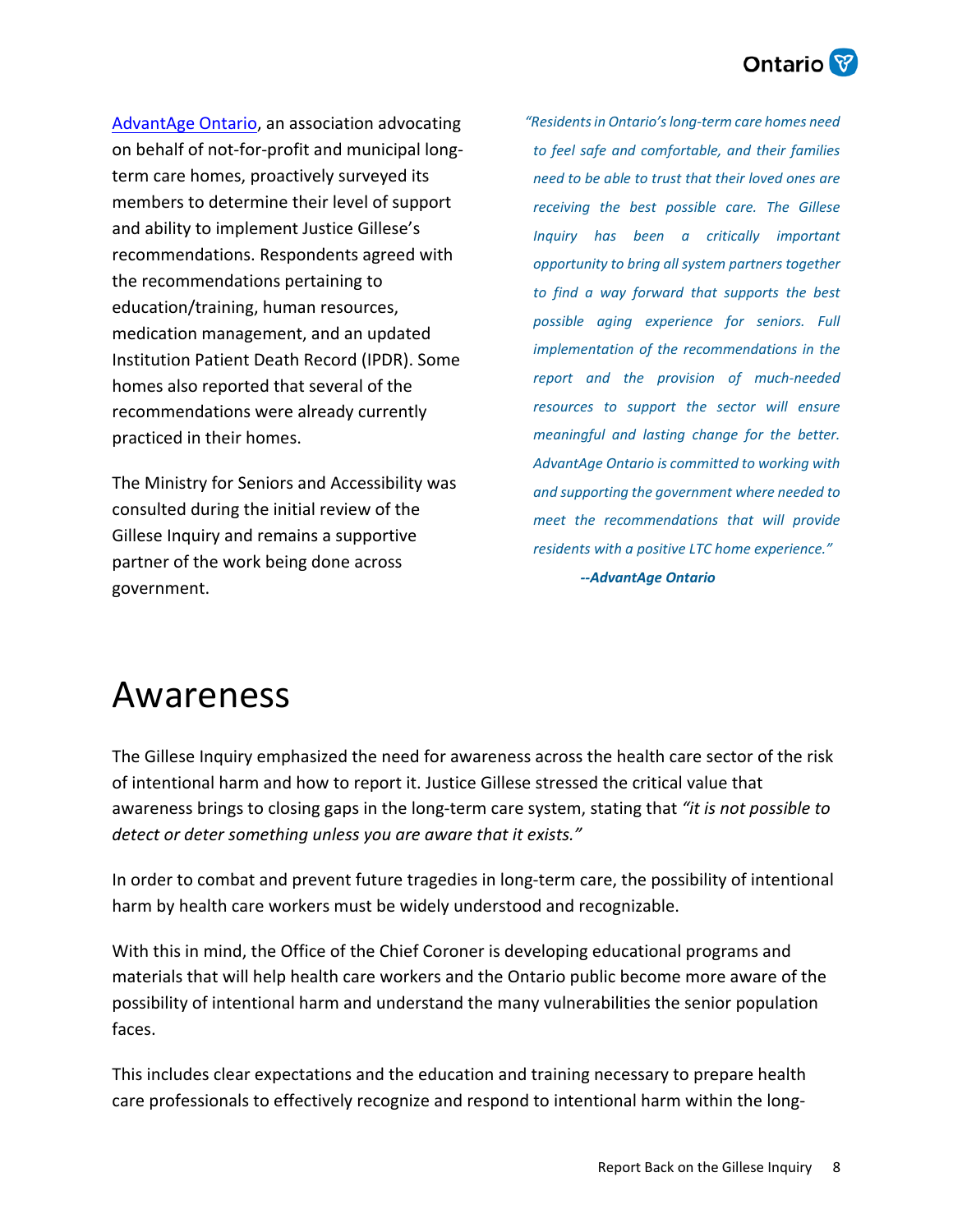

term care sector. Prior to the release of the Gillese Report, the province had developed and held educational sessions to the long-term care associations on intentional harm.

All of us have a role to play in keeping residents of long-term care homes safe. The Ministry of Long-Term Care is working with the Office of the Chief Coroner and the College of Nurses of Ontario to increase awareness among staff, families and visitors of long-term care homes of their duty to report any suspicions they may have of abuse or neglect.

### <span id="page-8-0"></span>**Intentional Harm to Residents**

To help build awareness across the sector, a strategic plan will be developed to highlight vulnerabilities faced by Ontario's senior population, including the possibility of intentional harm by health care workers.

This effort will be led by the Office of the Chief Coroner, focusing on establishing best practices across the long-term care sector, educating coroners and establishing an awareness campaign about the vulnerabilities the senior population faces. The Office of the Chief Coroner is partnering with Queen's University on this initiative which includes the establishment of a Centre of Excellence focused on elder vulnerability.

In response to the Gillese Inquiry, the College of Nurses of Ontario has been actively educating its members about the possibility that a health care worker may deliberately cause harm to a patient. This includes the use of a variety of social media platforms such as Facebook, Twitter and LinkedIn, as well as an article published in April 2019 in the *Journal of Nursing Regulation* entitled *"A Regulatory Response to Health Care Serial Killing."*

Also, to help enhance the investigation process, the College of Nurses of Ontario has created a standard list of questions for investigators to use when interviewing employers who have raised concerns about a nurse's practice.

### <span id="page-8-1"></span>**Duty to Report**

The *[Long-Term Care Homes Act, 2007](https://www.ontario.ca/laws/statute/07l08)*, requires any person with reasonable grounds to suspect improper or incompetent treatment or care, or the abuse or neglect of residents, to report it immediately to the Ministry of Long-Term Care. This includes staff, but also members of the public.

The College of Nurses of Ontario has also revised their reporting guide to include information about a nurse's professional responsibility to act in their patients' best interest and protect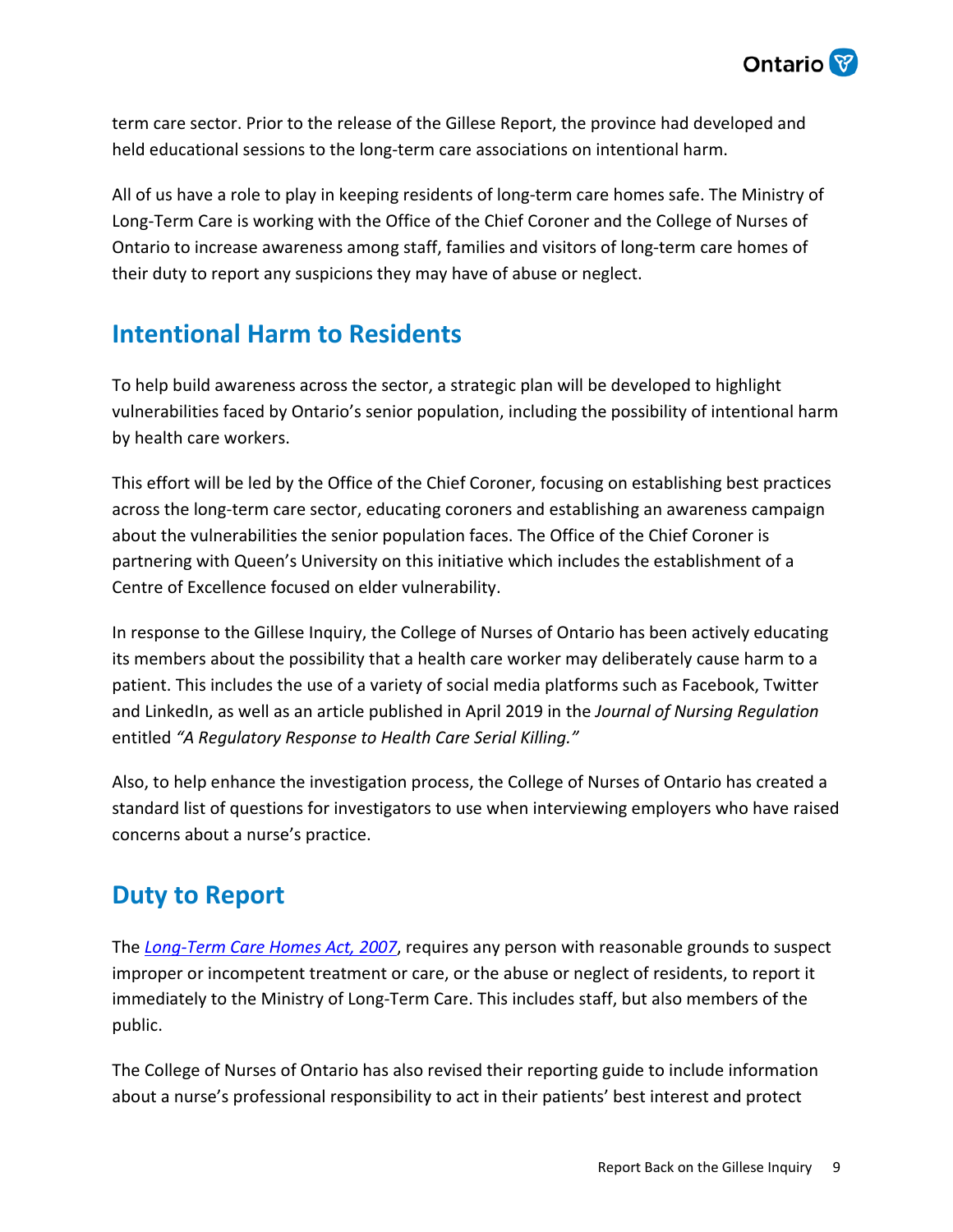

them from harm. The guide sets out clear expectations for members, particularly when it comes to reporting to the College any improper or incompetent treatment or care, suspected abuse or neglect by another registered staff.

Adhering to the reporting guide echoes the [College of Nurses of Ontario's Code of Conduct](http://www.cno.org/codeofconduct), which describes the behavior and conduct the public can expect from all nurses.

Most recently, Ontario has developed posters to increase awareness among families, visitors and staff in long-term care of their obligation and methods to immediately report any suspicion of abuse or neglect of a long-term care resident. Working with partners in the long-term care sector, the province will continue to explore additional ways to educate and increase awareness of the reporting obligations around intentional harm and neglect.

#### <span id="page-9-0"></span>**Prevention**

As noted by Justice Gillese, the best way to protect long-term care residents is through preventative measures. In this case, that includes enhanced hiring practices, improving staff capacity and encouraging excellence.

As a result, the Ministry of Long-Term Care continues to enact measures that will enhance regulatory compliance, encourage innovation and help adopt best practices across the sector.

Investing in staff training means better care for residents of long-term care homes. As Justice Gillese recommended, OH/LHINs are also focused on ongoing efforts to improve hiring practices in home care services and to provide supports that will help manage the proper and accurate use of medication for those who receive home care.

### <span id="page-9-1"></span>**Investing in Staff Training**

Twenty-one of Justice Gillese's recommendations relate to training and the importance of increasing staff capacity and competencies. That is why the Ministry of Long-Term Care is pleased that beginning in 2020-2021, there will be a new annual \$10 million education and training investment for long-term care.

This investment will help to improve the quality of frontline care, outcomes for long-term care residents and ensure long-term care staff are developing new skills and adopting evidencebased practices. Investments in this fiscal year will focus on the response to issues identified during the recent COVID-19 outbreak in long-term care.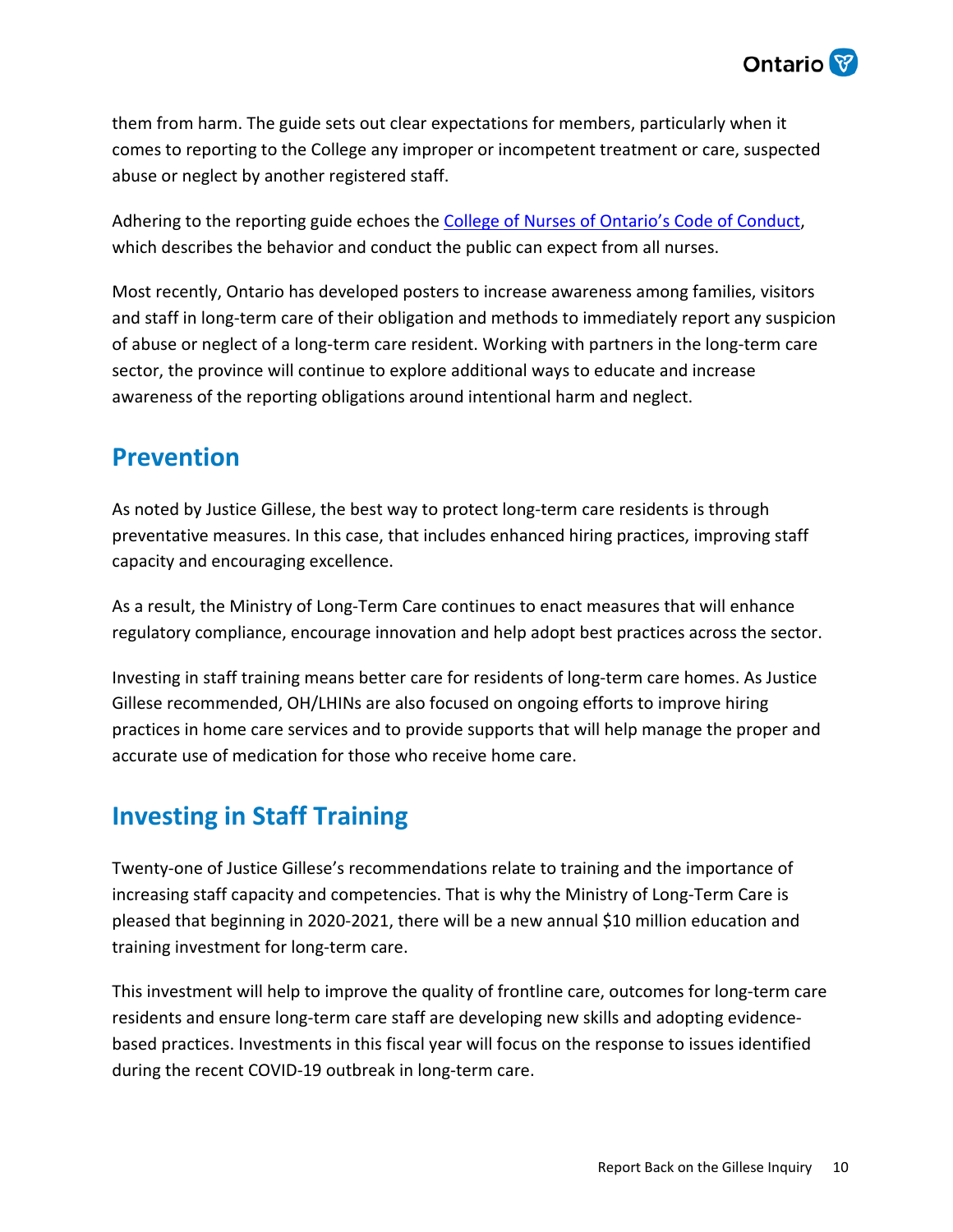

#### <span id="page-10-0"></span>**Greater Accountability by Home Care Providers**

In January 2020, OH/LHINs included requirements for evidence of policies and procedures related to human resources practices and the reporting of unusual incidents in the annual prequalification application process for prospective contracted home care providers. The prequalification applications are the first step of an on-going process for external service providers to be screened and placed on a dedicated list of trusted service providers. The pre-qualification application process was completed for 2020-2021.

As a result of COVID-19, service provider contracts have continued without amendment. A revised version of the OH/LHIN's standard agreement for home care services is under development. The revised agreement will include updated obligations that will strengthen the safe delivery of OH/LHIN funded home care services and increase the accountability of service provider organizations.

In alignment with the amendments to the revised home care services agreements, OH/LHINs are updating and enhancing the framework for home care service provider auditing and performance management. This revised framework will include practices and provisions for ensuring compliance to contractual requirements related to human resources, risk management and the reporting of high-risk patient safety incidents.

### <span id="page-10-1"></span>**Medication Safety in Home Care**

In response to the Gillese Inquiry, OH/LHINs are working to increase awareness of the [MedsCheck at Home](http://www.health.gov.on.ca/en/pro/programs/drugs/medscheck/medscheck_home.aspx) program among eligible patients receiving home care services. This program, which is funded by the Ministry of Health, is for home care patients that are not able to physically attend a community pharmacy due to their physical and/or mental health condition.

The OH/LHIN's working group has conducted a survey on the use of the MedsCheck at Home program, highlighting its utilization and uptake across all LHINs. Through this program, patients have an opportunity to meet with a pharmacist at their home, ask questions about their medications, and have the pharmacist review their current medication supply, dispose of any unused or expired medications, and provide them with information on the benefits of their medications and how to safely store them.

The working group has also engaged with the LHIN's Professional Practice Advisory Committee in the development of patient-facing education materials on medication safety. The materials will focus on supporting patients in accessing the MedsCheck program articulated above, and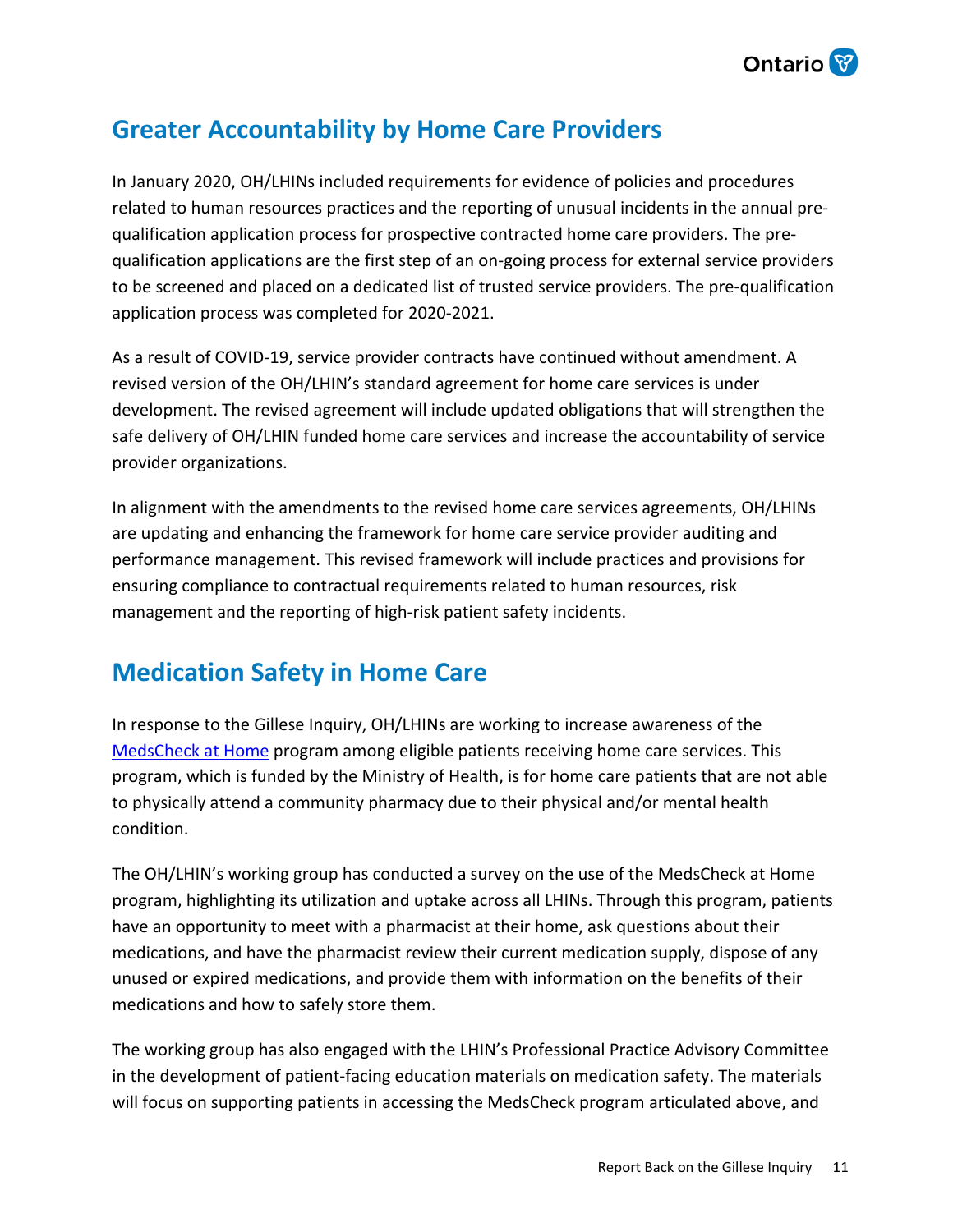

on the safe use of medications in the home. The group is also developing materials for patients and staff on the recognition of the signs and symptoms of medication toxicity, as well as the safe storage and disposal of medications.

To continue optimizing the effectiveness and safety of drug therapy in the province and improving outcomes for all patients, the Ministry of Health also continues to engage with the pharmacy sector on the modernization of the program.

### <span id="page-11-0"></span>Deterrence

Deterrence is another means to prevent harm to long-term care residents by creating additional safeguards within the system. The province has begun to implement a series of measures that will help deter malicious acts within long-term care homes.

In looking at deterrence, the Ministry of Long-Term Care focused on the challenges of medication management and staffing. Strengthening medication management systems improves safety and addressing staffing challenges improves the quality of life for both residents and staff in long-term care homes.

*"I recommend that…the already solid medication management system in long-term care homes must be strengthened through infrastructure changes, the use of technology, and increasing the role of pharmacists. Second, I make recommendations that will improve medication incident analysis in long-term care homes by, among other things, the use of a standardized, rigorous incident analysis framework. Third, I make recommendations directed at increasing the number of registered staff in long-term care homes."*

*- Justice Eileen E. Gillese Public Inquiry into the Safety and Security of Residents in the Long-Term Care Homes System (volume 1, page 18)*

### <span id="page-11-1"></span>**Medication Management and Safety**

The province has been working to strengthen medication management in the long-term care system. Medication management refers to the process of prescribing, dispensing, storing, administering and destroying medication that long-term care licensees, physicians, nurse practitioners, nurses and pharmacy service providers use to avoid medication errors. This process is particularly critical for Ontarians residing in long-term care, who are prescribed an average of 9.9 drug classes per resident to treat multiple medical conditions.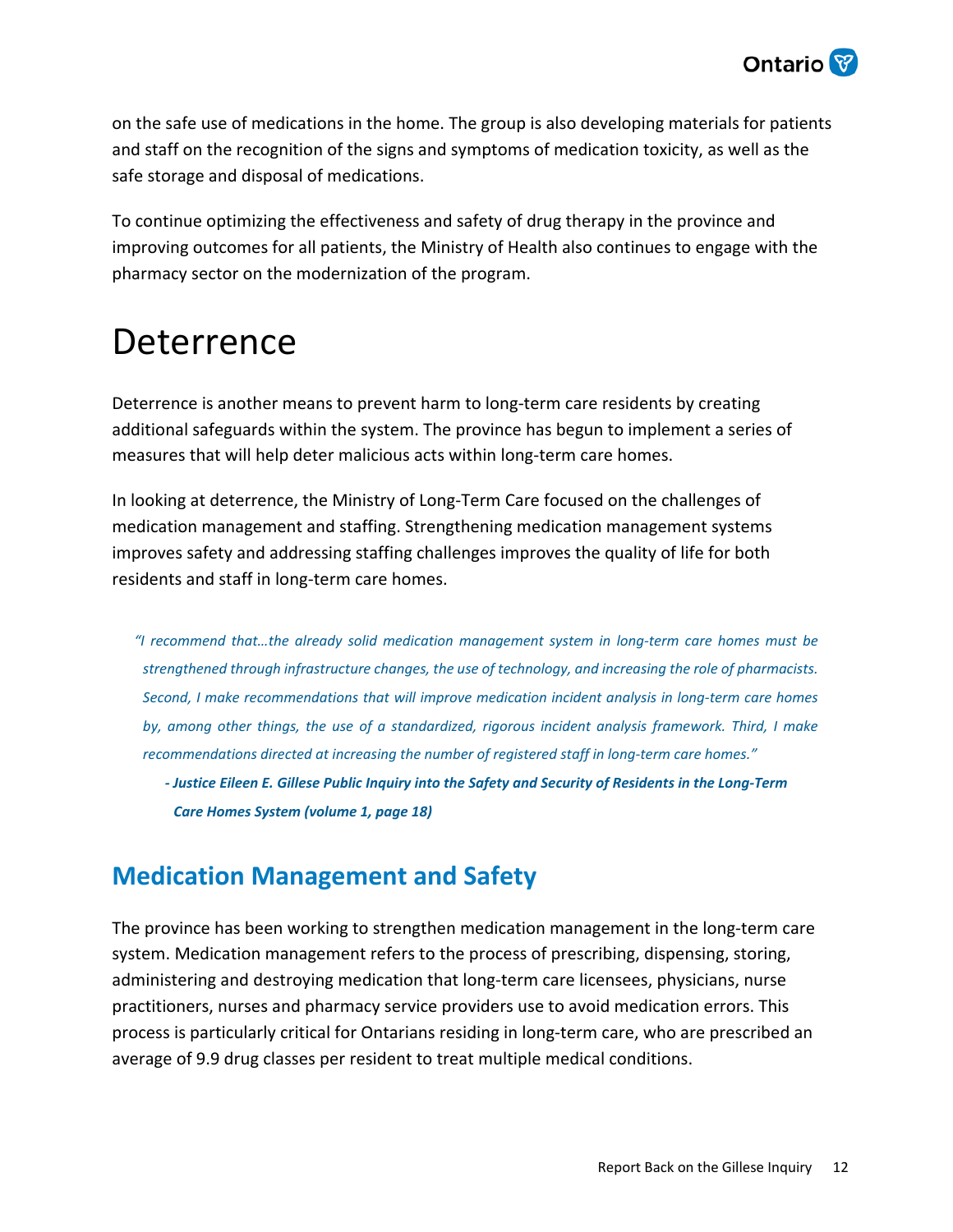

Prior to the release of the Gillese Report, the province was working to improve medication management. This included the creation of a working group with key sector partners that was tasked with identifying barriers to effective medication management in long-term care homes and solutions that would address these barriers. The goal for this work is to improve medication safety so that long-term care residents do not experience adverse outcomes, such as falls and unnecessary hospitalizations, as well as intentional harm.

That is why the Ministry of Long-Term Care plans to launch a Medication Safety Technology (MST) program in 2021. This program will support long-term care homes in adopting technologies that will strengthen long-term care medication safety. The ministry will be consulting with stakeholders in the development and implementation of this new program.

The ministry is also partnering with the Institute for [Safe Medication Practices Canada](https://www.ismp-canada.org/) (ISMP) for three years to support long-term care homes in strengthening medication safety. This work will include addressing Justice Gillese's specific recommendations with respect to how to detect potential medication incidents that would otherwise go unnoticed.

In response to the Gillese Inquiry recommendations, the Ministry of Long-Term Care has also taken direct action with respect to medication safety. The Minister of Long-Term Care issued a directive that set clear requirements for long-term care homes regarding documenting, reviewing, analyzing and reporting the use of glucagon – a manufactured product that can be administered to raise glucose levels in the blood and is used to treat severe and unresponsive hypoglycemia. The directive also sets out requirements for homes regarding documenting, reviewing, analyzing and reporting residents experiencing incidents of severe hypoglycemia and unresponsive hypoglycemia.

During inspections, long-term care inspectors will ensure that homes are complying with the Minister's directive. This includes ensuring that homes are documenting and tracking trends around the use of glucagon and resident incidents of severe hypoglycemia and unresponsive hypoglycemia to help identify patterns.

In addition, in direct response to the Gillese Inquiry, the Ministry of Long-Term Care has provided guidance to long-term care homes regarding:

- The reporting of critical incidents involving either missing narcotics or allegations of staff-to-resident abuse so that the ministry can better identify possible patterns of activity during the inspections process; and,
- Best practices regarding the destruction and disposal of insulin cartridges.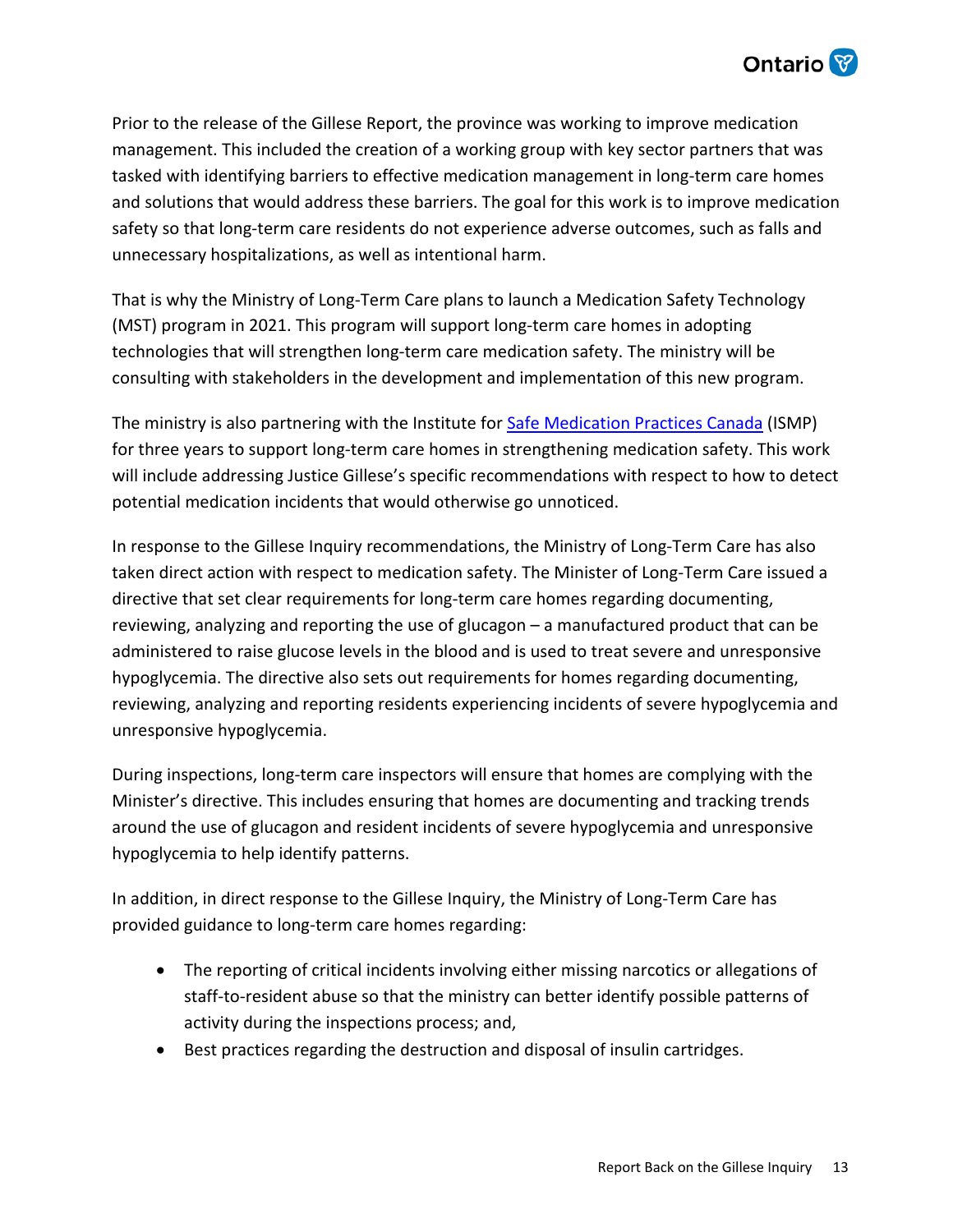

### <span id="page-13-0"></span>**Long-Term Care Staffing Study**

In February 2020, the Ministry of Long-Term Care launched a [study](https://www.ontario.ca/page/long-term-care-staffing-study-report-july-2020), with support from an external Advisory Group, to help inform a comprehensive staffing strategy for the long-term care sector. Appropriate staffing levels in long-term care homes are essential to meeting the needs of residents. As the sector continues to experience a severe shortage of personal support workers and other key roles, the study includes the Advisory Group's advice and recommendations on the staffing model and skill mix to support current and future sector needs, and critical factors associated with improving long-term care workforce recruitment and retention.

The Advisory Group met on an ongoing basis and engaged with a variety of long-term care sector partners, including associations, operators and labour unions, to better understand the range of perspectives on staffing issues facing the sector. Through these conversations, it was evident that staff are committed to their residents and want to provide high quality, residentcentered care; however, the current circumstances, including staff shortages, can make this difficult. It was also clear that resident quality of life is the paramount goal of long-term care. The Advisory Group recommends that the government take action on a number of priorities, including an increase to the number of staff working in long-term care, a change in the culture at both the system and individual home level, and a focused effort to attract and retain staff in the long-term care workforce.

### <span id="page-13-1"></span>Detection

To ensure the safety and security of residents, the province is focused on providing long-term care homes with the necessary tools and protocols to assist in the early detection of intentional harm. This includes tailoring the death investigation process as it applies to deaths in long-term care homes.

The government's key deliverables related to detection were improved death investigations, redesigning the Institutional Patient Death Record, developing statistical modelling of unexpected deaths, and enhancing long-term care home inspections.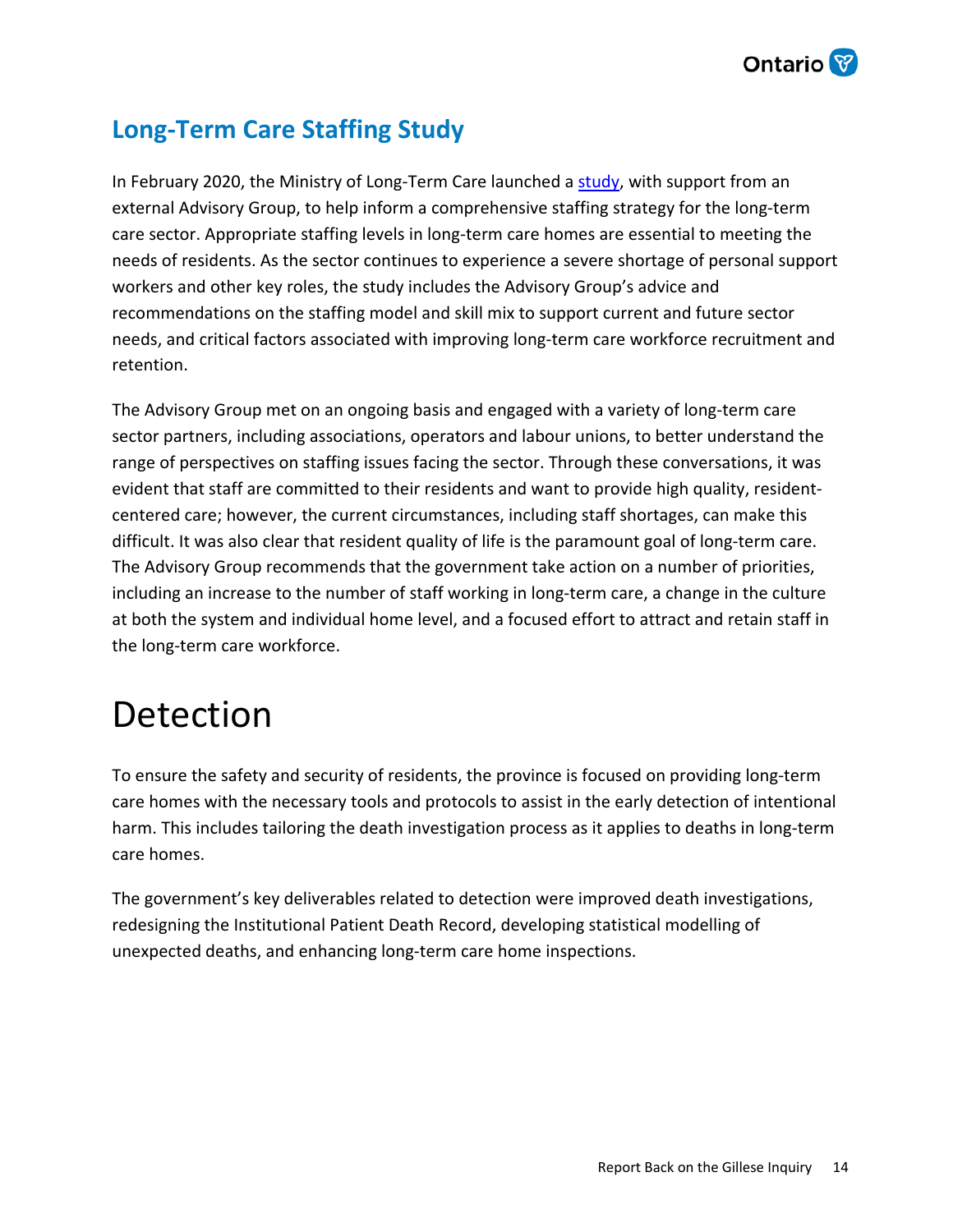

### <span id="page-14-0"></span>**Death Investigations**

As referenced earlier in the report, during the pre-consultation phase of a long-term care death investigation, all coroners will be required to engage with the families of a deceased resident as a best practice and advise if a death investigation needs to be undertaken. If a coroner decides not to pursue a death investigation, they must provide the reasoning for their decision in writing to the Office of the Chief Coroner.

To ensure residents, families of residents and long-term care homes understand the death investigation process, the Office of the Chief Coroner and the Ontario's Forensic Pathology Service have also developed a revised brochure on death reporting and the investigation process and shared this with all 626 long-term care homes across the province.

To help identify deaths that may have resulted from intentional harm, the Office of the Chief Coroner and the Ontario Forensic Pathology Service are developing an autopsy examination protocol for long-term care resident deaths and will provide educational resources to coroners and forensic pathologists once this new protocol is developed.

### <span id="page-14-1"></span>**Redesigning the Institutional Patient Death Record (IPDR)**

In collaboration with Queen's University, the Office of the Chief Coroner will be developing a revised IPDR or alternate model, in consultation with subject matter experts and users. Justice Gillese particularly focused on the process by which the coroner is notified when a death has taken place at a long-term care home.

The *[Coroners Act](https://www.ontario.ca/laws/statute/90c37)* requires licensed long-term care homes to report all resident deaths to the Office of the Chief Coroner. Coroners investigate all non-natural deaths as well as those in which significant care concerns have been raised.

The IPDR is a tool that was developed to both collect death notifications and to assist long-term care staff in identifying deaths that should be immediately reported to a coroner. The [IPDR](https://www.appmybizaccount.gov.on.ca/wps85/osb/public/eform?formNumber=008-0153E&lang=en) is hosted on ServiceOntario's website and consists of a series of questions that must be answered in order to be submitted to the Office of the Chief Coroner.

The Office of the Chief Coroner will be revising the reporting process based on current evidence, in order to better identify non-natural and unexpected deaths. This new data collection tool will be integrated with a predictive tool developed by Ministry of Long-Term Care to identify individual unexpected deaths and long-term care home-level death trends to support decision making around death investigation. A tailored IPDR or alternate model will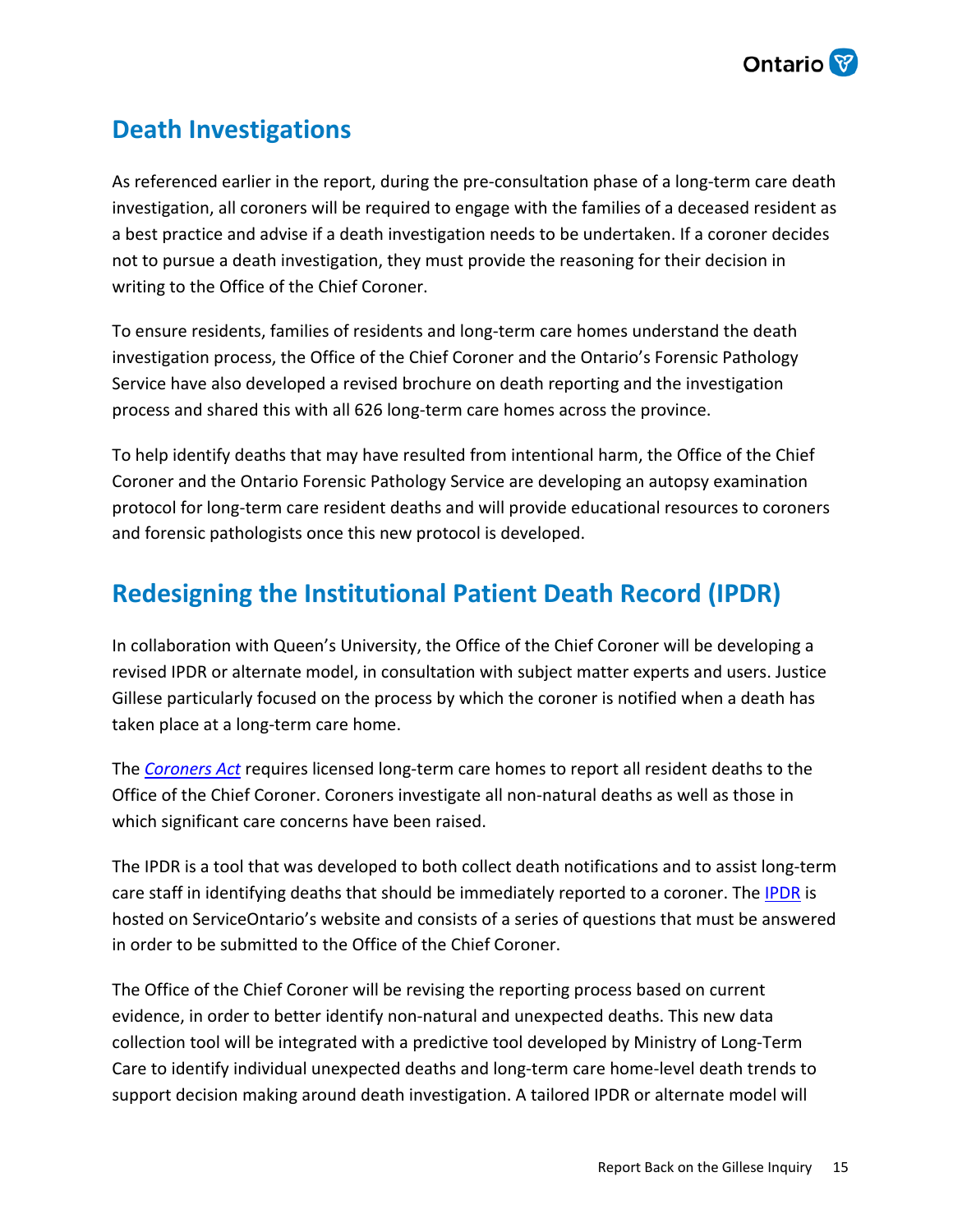

also be made available for use in deaths occurring in the private homes of those having recently received publicly funded home care.

Implementing the revised IPDR will include appropriate training and clear instruction on how this tool should be utilized across the long-term care sector and within the home care sector. This tool will also provide more transparent, evidence-based information to help determine whether, in respect of resident deaths, a death investigation is needed.

In the meantime, the Ministry of Long-Term Care and the Office of the Chief Coroner will continue to work with all long-term care homes to ensure that existing IPDR forms are submitted electronically.

### <span id="page-15-0"></span>**Statistical Modeling for Unexpected Deaths in Long-Term Care Homes**

The Ministry of Long-Term Care created four preliminary data analytics models that can be used to identify long-term care homes with a higher than expected number of deaths.

Through diligent assessments, the province has selected three models that demonstrate strong performance to determine unexpected deaths in long-term care homes and support the Office of the Chief Coroner in investigating such occurrences. Additionally, these models can be used to flag long-term care homes with elevated actual mortality compared to expected mortality. Similarly, long-term care homes could be flagged based on the number of unexpected deaths that have occurred.

To thoroughly test and validate these methodologies and ensure accuracy, the province has collaborated with Ontario researchers recommended by the Institute of Health Policy, Management and Evaluation at the University of Toronto.

Once validated, the province will continue to work with the Office of the Chief Coroner to ensure accurate and timely data is being fed into the models to support implementation.

### <span id="page-15-1"></span>**Long-Term Care Quality Inspection Program**

[The Ministry of Long-Term Care has refined its Long-Term Care Home Quality Inspection](http://www.health.gov.on.ca/en/public/programs/ltc/31_pr_inspections.aspx) Program to better identify homes that are facing challenges in providing a safe and secure environment for residents.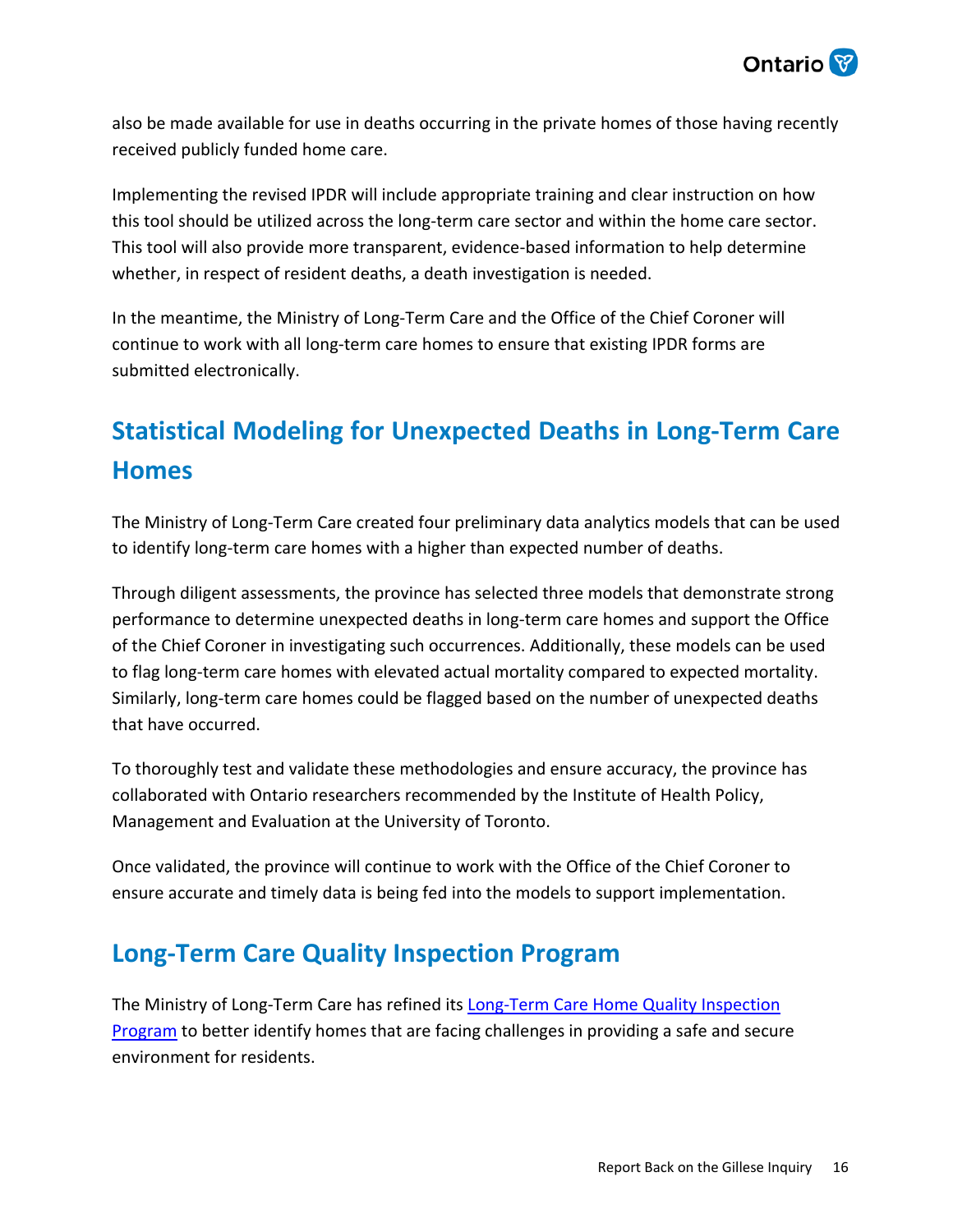

*Modernization efforts aim to make inspections timely and risk-based, with an improved early resolution processes for complaints. Another ongoing element of this strategy is a fulsome evaluation of the current proactive inspection methodology.* 

*These changes also align with the government's modernization of all regulatory compliance programs across the province to one that is more compliance focused and riskbased.*

In consultation with stakeholders and advocacy groups across the long-term care sector, the ministry has created a modernized Long-Term Care Performance Report (LPR) to set inspection priorities and monitor performance challenges in long-term care homes.

The LPR provides critical data to measure the performance of each Ontario long-term care home based on risk, while considering provincial averages and benchmarks. The LPR will assist in the scheduling of long-term care home inspections that are created on a risk-based framework. This ensures that homes with repeated complaints and critical incidents, poor compliance history and other risk factors are subject to a more extensive inspection.

The modernized LPR will also give individual long-term care homes the ability to better manage and monitor their own programs, while ensuring that higher risk areas are prioritized and addressed in a timely manner.

Changes to the Long-Term Care Quality Inspection Program will increase transparency and ensure greater safety and quality care in long-term care homes, so Ontario families can continue to have confidence in the long-term care system.

Also, in response to Justice Gillese's advice, Ministry of Long-Term Care inspectors can now search the Critical Incident Reporting System electronically prior to an inspection to determine whether a staff member has previously been involved in an incident of missing narcotics or resident abuse.

Finally, in response to the onset of COVID-19, the role of ministry inspectors was refocused to ensure resident safety remained the number one priority. As the situation progressed, the role of inspectors evolved to ensure the right resources were made available to keep residents safe and to support long-term care homes through the pandemic. The inspection methodology continues to be assessed during this time.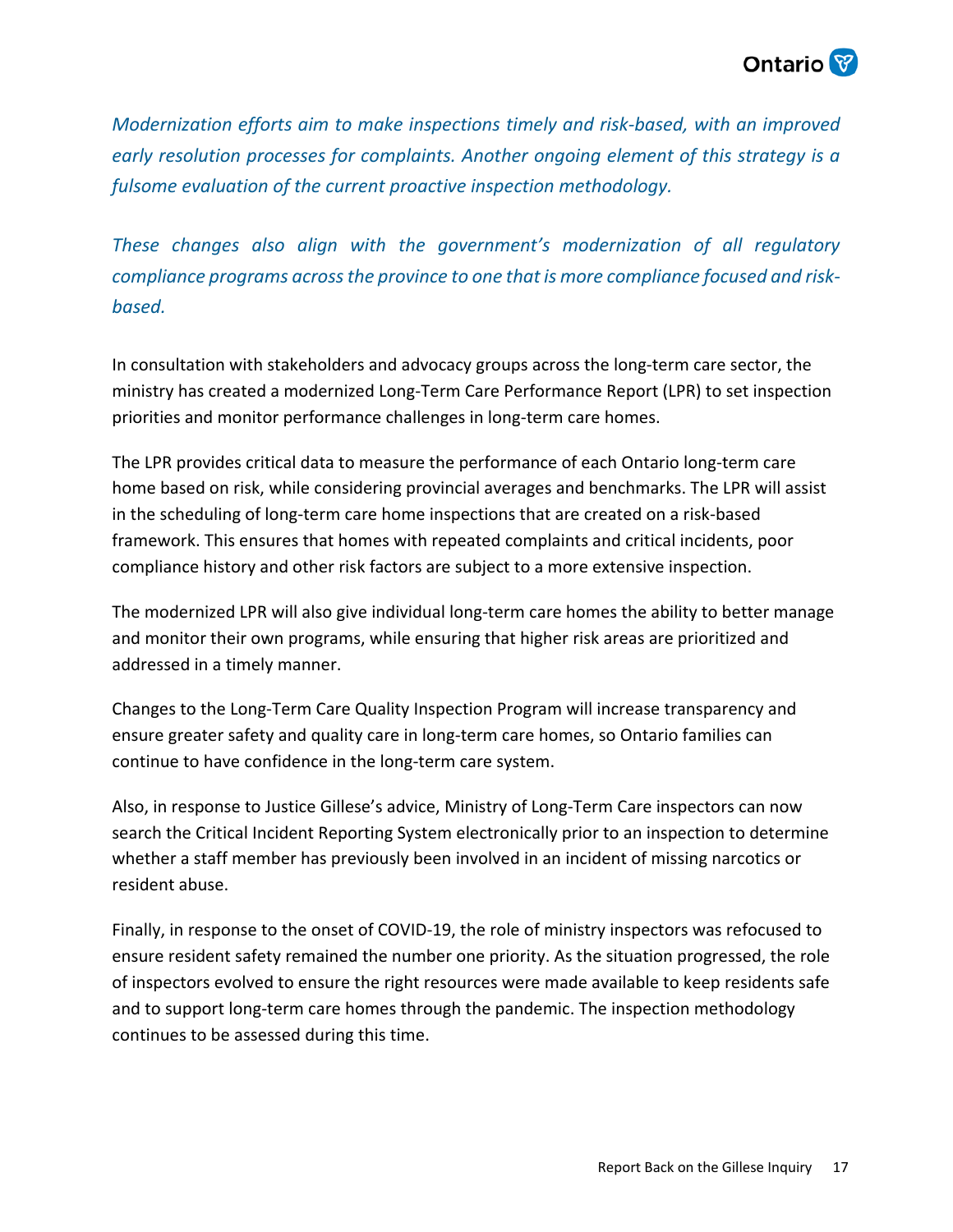

### <span id="page-17-0"></span>Conclusion

The province has worked to accomplish sector-wide change to help strengthen the safety and security of Ontarians in long-term care, while improving their quality of life.

The province would like to thank our dedicated stakeholder partners and advocacy groups for their ongoing efforts to implement Justice Gillese's recommendations.

Working collaboratively, the long-term care sector has been able to move forward in implementing significant change to help build awareness, enhance preventative measures, deter malicious acts and detect wrongdoing. Moving forward, Ontario will continue to take the necessary steps to prevent future tragedies from occurring across the long-term care sector.

An independent commission was launched in July 2020 which will provide additional perspective on how the province can assist long-term care homes better protect residents and help to repair and rebuild long-term care in Ontario.

Ontario will also remain committed to continuing vital reform across the long-term care system to ensure that all current and future residents are treated in a safe and secure environment with the dignity, respect and compassion they deserve.

The government would like to again express sincere and heartfelt sympathies to the surviving victim and to the families and loved ones of all victims. While this is not a consolation for your loss, your experiences have brought significant change and continue to rally the long-term care sector around transformation and revitalization. The province will work together with our sector partners toward a brighter future for long-term care.

The health and well-being of all Ontarians – including long-term care residents, their families, and staff – will always be the province's top priority.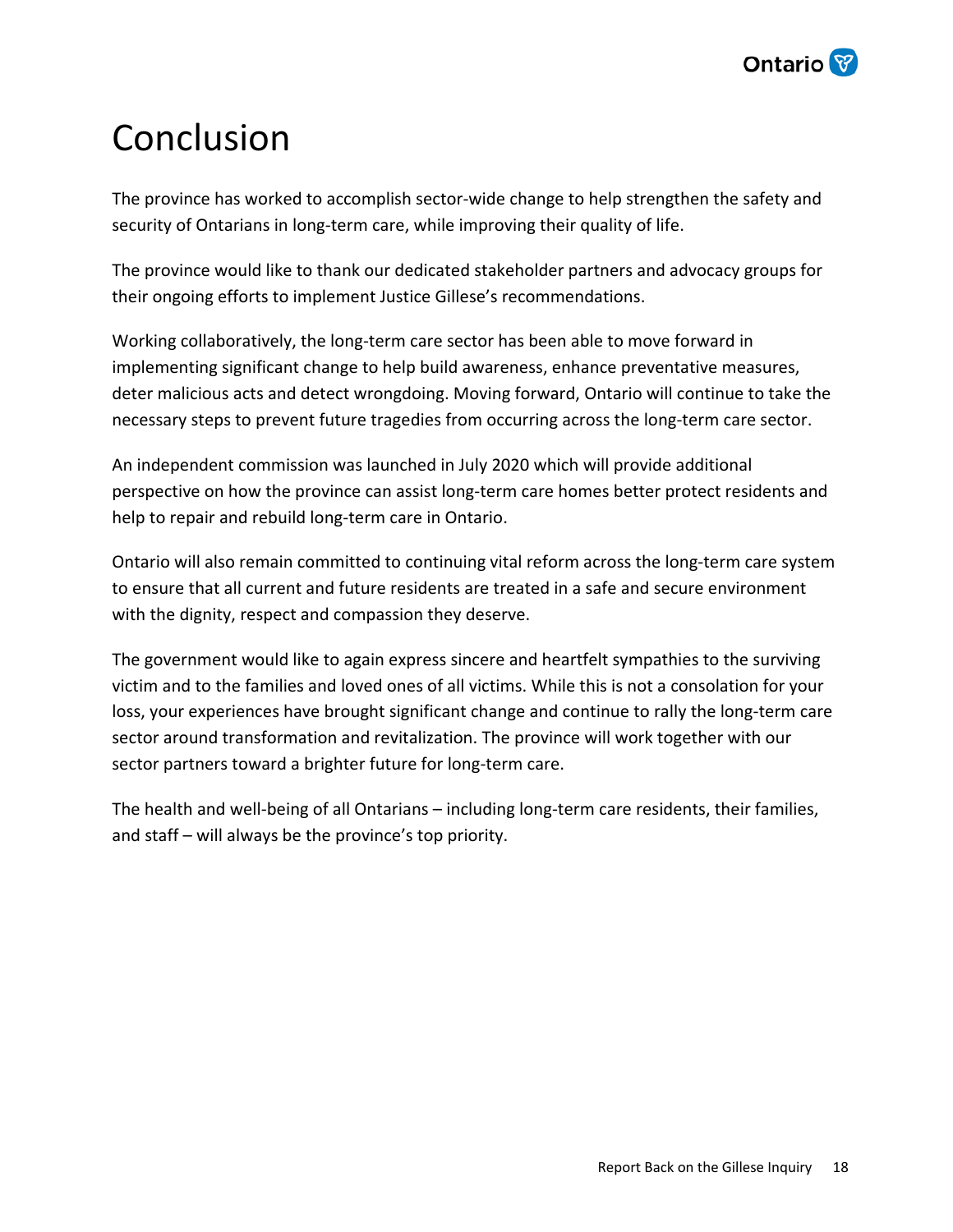## <span id="page-18-0"></span>Appendix A: Status Update on Justice Gillese's Public Inquiry into the Safety and Security of Residents in the Long-Term Care Homes System Recommendations

### <span id="page-18-1"></span>**Completed Recommendations**

| <b>Theme</b>     | Rec #          | <b>Progress update</b>                                                                                                                                                                                                                                                                                                                                                                                                                                    |
|------------------|----------------|-----------------------------------------------------------------------------------------------------------------------------------------------------------------------------------------------------------------------------------------------------------------------------------------------------------------------------------------------------------------------------------------------------------------------------------------------------------|
| Prevention       | $\mathbf{1}$   | The Ministry of Long-Term Care publicly released a report on the steps taken to<br>implement Justice Gillese's recommendations one year after the release of her<br>final report. The ministry's report provides an update on the recommendations<br>that have successfully been implemented, those that are underway, and broadly,<br>the work that is ongoing to strengthen and improve the long-term care system.                                      |
| Awareness        | $\overline{2}$ | The Ministry of the Attorney General is funding counselling services to victims and<br>their loved ones until 2021.<br>Justice Gillese met with victims, families and witnesses to offer counselling<br>supports. Counselling services were provided to 12 individuals. The Ministry of the<br>Attorney General has continued to fund these services to those who require them.<br>These counselling services will continue to be funded until July 2021. |
| Awareness        | 23             | The Ministry of Long-Term Care launched an education campaign in homes to<br>raise awareness among staff, volunteers and visitors about their reporting<br>obligations when they have reasonable grounds to suspect improper or<br>incompetent treatment or care, or the abuse or neglect of residents.                                                                                                                                                   |
| <b>Detection</b> | 25             | The Ministry of Long-Term Care has refined its Long-Term Care Home Quality<br>Inspection Program to better identify homes struggling to provide a safe and<br>secure environment for residents. After consulting with the long-term care sector<br>and advocacy groups, the ministry modernized the Long-Term Care Performance<br>Report.                                                                                                                 |
| <b>Detection</b> | 26             | Long-term care inspectors ensure that all critical incident reports and complaints<br>relating to high-risk incidents are given the highest priority and inspected as<br>quickly as possible to ensure that any ongoing risk to residents is immediately<br>remedied.                                                                                                                                                                                     |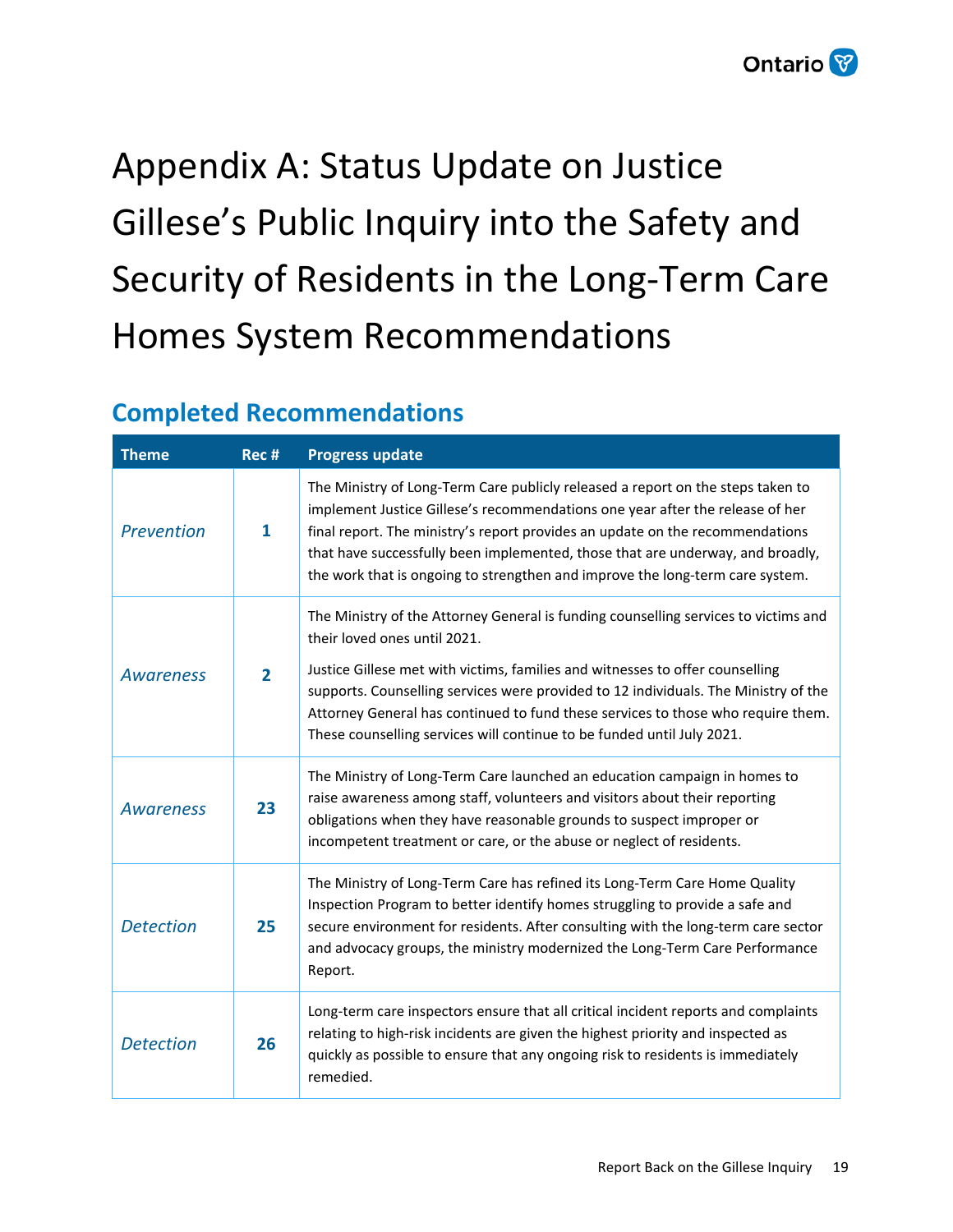

| <b>Theme</b>     | Rec # | <b>Progress update</b>                                                                                                                                                                                                                                                                                                                                                                                      |
|------------------|-------|-------------------------------------------------------------------------------------------------------------------------------------------------------------------------------------------------------------------------------------------------------------------------------------------------------------------------------------------------------------------------------------------------------------|
| <b>Detection</b> | 27    | When conducting inspections and establishing inspection priorities, the Ministry of<br>Long-Term Care is guided by the Long-Term Care Performance Report.                                                                                                                                                                                                                                                   |
| <b>Detection</b> | 28    | The Ministry of Long-Term Care uses the Long-Term Care Home Quality Inspection<br>Program Performance Assessment to identify long-term care homes struggling to<br>provide a safe and secure environment for their residents.                                                                                                                                                                               |
| <b>Detection</b> | 30    | Before beginning an inspection involving either missing narcotics or allegations of<br>staff-to-resident abuse, the Ministry of Long-Term Care ensures that the assigned<br>inspector reviews previous critical incident reports to determine whether the staff<br>member involved in those incidents is named in earlier reports.                                                                          |
| <b>Awareness</b> | 40    | The College of Nurses of Ontario used social media and its member newsletter to<br>educate its members and staff about intentional harm by care providers.                                                                                                                                                                                                                                                  |
| <b>Awareness</b> | 41    | The College of Nurses of Ontario has reviewed and strengthened its intake<br>investigation process by training intake investigators on various topics, such as the<br>health care serial killer phenomenon, identifying all relevant contacts in an<br>investigation, and assessing risk levels.                                                                                                            |
| Prevention       | 42    | The College of Nurses of Ontario has reviewed and improved its policies and<br>procedures to reflect the possibility that a nurse or other health care provider<br>might intentionally harm those for whom they provide care.                                                                                                                                                                               |
| Prevention       | 43    | The College of Nurses of Ontario had conducted research on intentional harm in<br>health care settings. They have shared this research with other regulators and<br>individual organizations. Presentations have been made to the regulators of<br>registered nurses across Canada and the National State Board of Nursing, which<br>includes some American states and Canadian and international partners. |
| <b>Awareness</b> | 44    | The College of Nurses of Ontario reports it has reviewed its education program<br>requirements. In order to enter practice, the College of Nurses of Ontario confirms<br>nurses must competently provide care to patients of all ages, including caring for<br>an aging population.                                                                                                                         |
| <b>Awareness</b> | 45    | The College of Nurses of Ontario identifies that nursing education programs are<br>required to offer student placements in a variety of health care environments. The<br>College of Nurses of Ontario will continue to review how they can promote<br>student placements in long-term care homes.                                                                                                           |
| <b>Awareness</b> | 46    | The College of Nurses of Ontario is educating long-term care home employers on<br>what, when and how to report their concerns about a nurse's conduct. This<br>includes launching a new section on the College of Nurses of Ontario's website<br>just for employers with streamlined sections with this information.                                                                                        |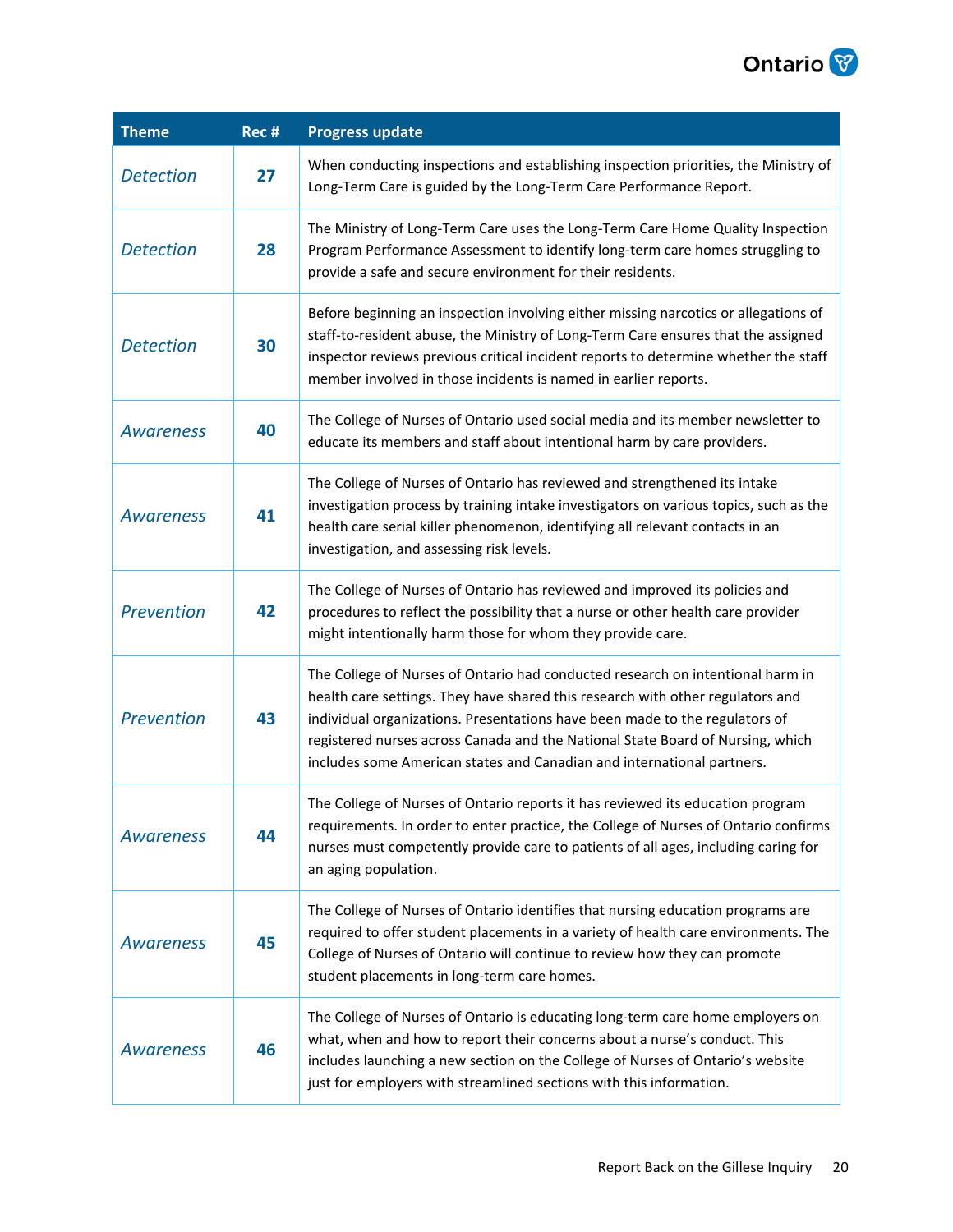

| <b>Theme</b>     | $Rec$ # | <b>Progress update</b>                                                                                                                                                                                                                                                                                                                       |
|------------------|---------|----------------------------------------------------------------------------------------------------------------------------------------------------------------------------------------------------------------------------------------------------------------------------------------------------------------------------------------------|
| <b>Awareness</b> | 47      | The College of Nurses of Ontario launched a revised version of their mandatory<br>reporting guide to include easy-to-understand information about what, when and<br>how to report a concern to them. The reporting guide has been overhauled and is<br>part of the College of Nurses of Ontario's orientation program.                       |
| <b>Awareness</b> | 48      | The College of Nurses of Ontario has revised its mandatory reporting form and<br>process for submitting reports, including clearer instructions and the ability to<br>submit the form electronically.                                                                                                                                        |
| <b>Awareness</b> | 49      | The College of Nurses of Ontario's revised reporting guide includes information on<br>a nurse's professional accountability to act in their patients' best interest and<br>protect them from harm. Additionally, their code of conduct describes the<br>behaviour and conduct that all nurses are professionally accountable for.            |
| <b>Detection</b> | 55      | Effective July 10, 2020, all coroners must engage families or the substitute<br>decision maker of a deceased long-term care home resident when determining<br>whether or not to investigate the death.                                                                                                                                       |
| <b>Awareness</b> | 56      | The Office of the Chief Coroner and the Ontario Forensic Pathology Service has<br>produced an electronic brochure on death reporting and the investigation process<br>for long-term care homes and families of residents.                                                                                                                    |
| <b>Detection</b> | 57      | Effective July 10, 2020, all coroners must submit case selection data forms through<br>the Regional Supervising Coroner for all cases in long-term care homes where a<br>coroner determines that a death investigation is not required. This is no longer a<br>voluntary practice.                                                           |
| Prevention       | 63      | The Ministries of Long-Term Care, Health, and Seniors and Accessibility have been<br>collaborating on how to serve older Ontarians living in a variety of settings and<br>requiring different levels of services. This coordination and collaboration has been<br>strengthened as the government responded to the COVID-19 pandemic in 2020. |
| <b>Awareness</b> | 68      | The Office of the Chief Coroner and the Ontario Forensic Pathology Service have<br>established a dedicated team to develop and lead the implementation of Justice<br>Gillese's recommendations.                                                                                                                                              |
| <b>Awareness</b> | 69      | Queen's University has been engaged by the Office of the Chief Coroner and the<br>Ontario Forensic Pathology Service as an adult education specialist responsible for<br>developing education and training on the vulnerabilities of the elderly population.                                                                                 |
| <b>Awareness</b> | 74      | The Minister of Long-Term Care issued a directive to long-term care home<br>licensees requiring they document, review and analyze the use of glucagon.                                                                                                                                                                                       |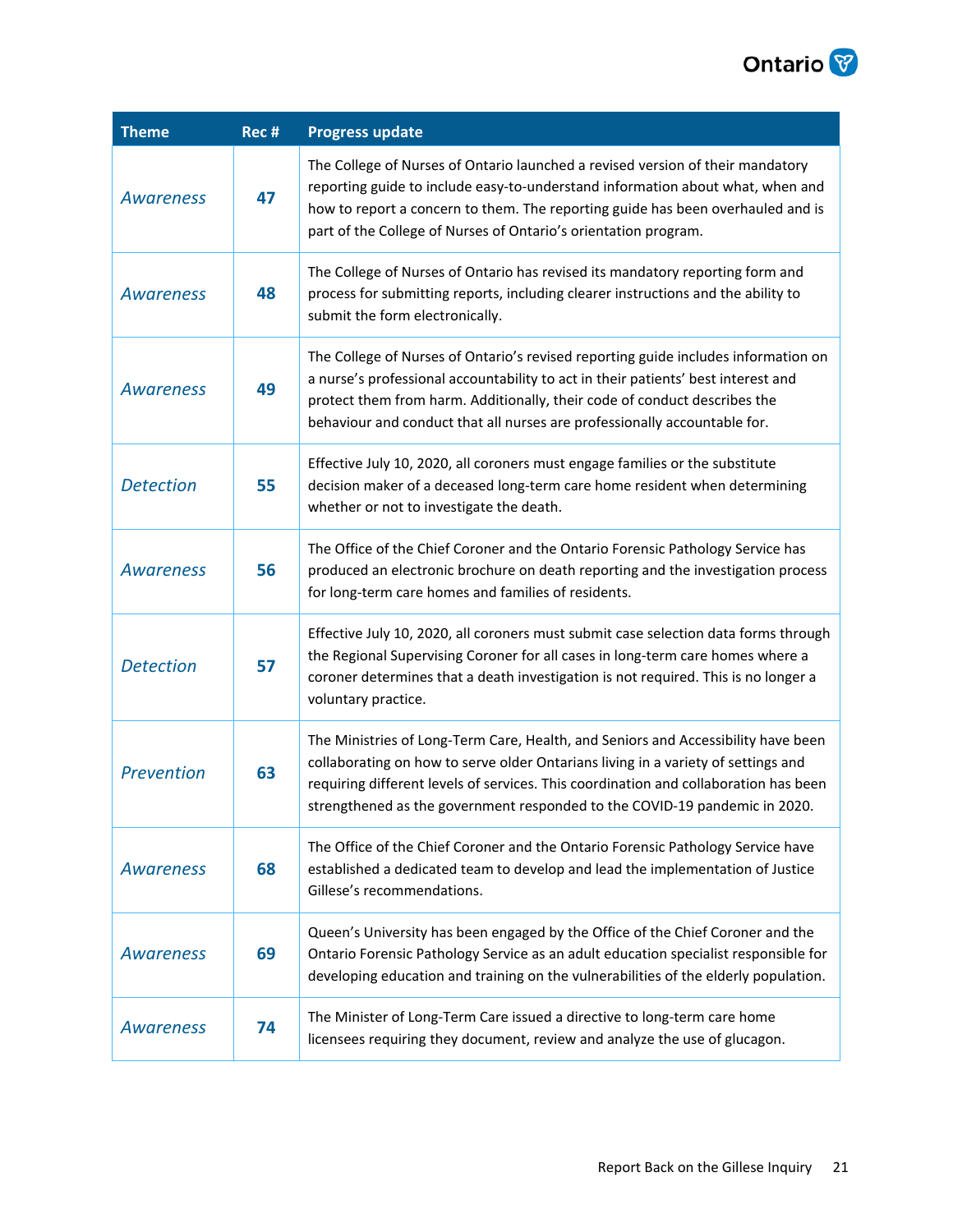

| <b>Theme</b>      | Rec # | <b>Progress update</b>                                                                                                                                                                                                               |
|-------------------|-------|--------------------------------------------------------------------------------------------------------------------------------------------------------------------------------------------------------------------------------------|
| Awareness         | 75    | The Minister of Long-Term Care issued a directive to long-term care home<br>licensees requiring they document, review and analyze the use of glucagon.                                                                               |
| <i>Deterrence</i> | 80    | The Minister of Long-Term Care issued a directive to long-term care home<br>licensees requiring they document, review and analyze the use of glucagon.                                                                               |
| <i>Deterrence</i> | 81    | The Minister of Long-Term Care issued a directive to long-term care home<br>licensees requiring they document, review and analyze every incident of severe<br>hypoglycemia or unresponsive hypoglycemia.                             |
| <b>Detection</b>  | 82    | The Minister of Long-Term Care issued a directive to long-term care home<br>licensees requiring they document, review and analyze the use of glucagon.                                                                               |
| <i>Deterrence</i> | 84    | The Minister of Long-Term Care issued a directive to long-term care home<br>licensees requiring they document, review and analyze the use of glucagon.                                                                               |
| <i>Deterrence</i> | 85    | The Ministry of Long-Term Care has conducted a staffing study, supported by an<br>external advisory group. The group engaged with long-term care organizations and<br>offered advice and recommendations on long-term care staffing. |

### <span id="page-21-0"></span>**Recommendations in Progress**

| <b>Theme</b>     | Rec # | <b>Progress update</b>                                                                                                                                                                                                                                                   |
|------------------|-------|--------------------------------------------------------------------------------------------------------------------------------------------------------------------------------------------------------------------------------------------------------------------------|
| <b>Detection</b> | 14    | The OH/LHINs Home Care Service Provider 2020/2021 pre-qualification<br>application required service provider organization applicants to provide evidence<br>of their human resources practices and their reporting and investigation practices<br>for unusual incidents. |
| <b>Detection</b> | 15    | The revised version of the OH/LHINs standard contract for home care services will<br>require home care service providers to maintain permanent personnel files when<br>they renew their service agreement with Ontario Health in 2020/2021.                              |
| <b>Detection</b> | 16    | OH/LHINs' Service Provider pre-qualification application for 2020/2021 included a<br>requirement for the provision of evidence of policies and procedures related to<br>the reporting of unusual incidents, including unauthorized entry.                                |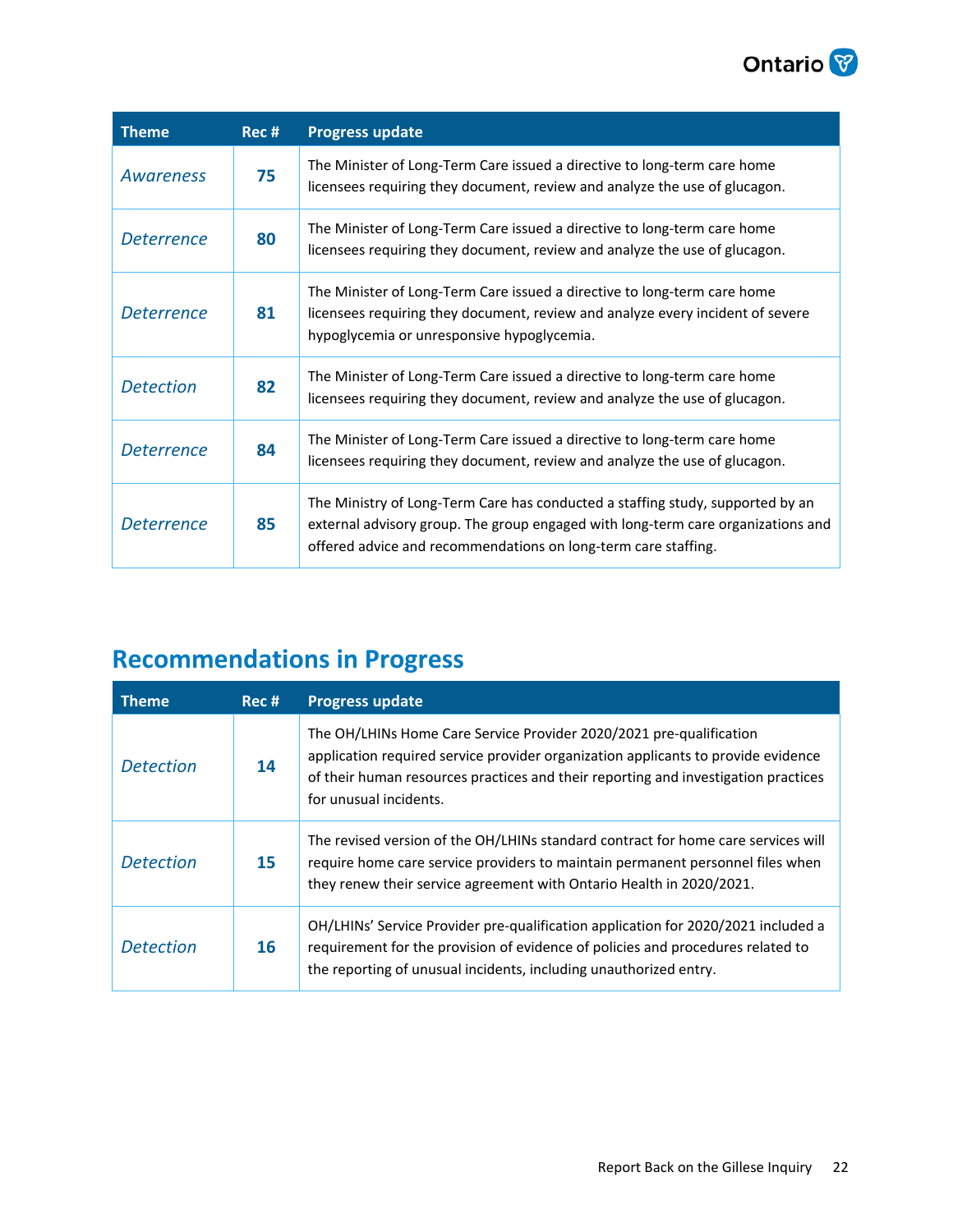

| <b>Theme</b>     | Rec # | <b>Progress update</b>                                                                                                                                                                                                                                                                                                                                                                                                                                                                                                                              |
|------------------|-------|-----------------------------------------------------------------------------------------------------------------------------------------------------------------------------------------------------------------------------------------------------------------------------------------------------------------------------------------------------------------------------------------------------------------------------------------------------------------------------------------------------------------------------------------------------|
| <b>Detection</b> | 17    | Early engagement between the Office of the Chief Coroner of Ontario and Ministry<br>of the Health is underway to implement a process in home care similar to<br>Institutional Patient Death Records. The first step is to review and update the<br>Institutional Patient Death Record and develop education and training materials<br>for health care providers by the Office of the Chief Coroner and the Ontario<br>Forensic Pathology Service. The implementation of a similar process in home care<br>will be the next phase of this work.      |
| Prevention       | 20    | The Ministry of Long-Term Care is reviewing quality of life measures among<br>residents, including looking to other jurisdictions and engaging with key partners.                                                                                                                                                                                                                                                                                                                                                                                   |
| Prevention       | 21    | In 2020/2021, the Ministry of Long-Term Care will launch a new annual \$10 million<br>education and training fund.                                                                                                                                                                                                                                                                                                                                                                                                                                  |
| Prevention       | 22    | The Ministry of Long-Term care is reviewing the impact of lifting the training<br>exemption for medical directors, physicians and registered nurses in the extended<br>class as laid out in this recommendation. Early policy development was initiated,<br>but external engagement has not proceeded due to COVID-19.                                                                                                                                                                                                                              |
| Prevention       | 24    | The Ministry of Long-Term Care is working to clarify what is considered reasonable<br>grounds and improper or incompetent treatment. This will help clarify the<br>circumstances in which a person has reasonable grounds to suspect improper<br>treatment and to report it to the director.                                                                                                                                                                                                                                                        |
| <b>Detection</b> | 29    | This recommendation proposes the escalation of future inspections when a non-<br>compliance has been issued to a long-term care home for not reporting when<br>there are reasonable grounds to suspect improper treatment, improper care or<br>unlawful conduct. The Ministry of Long-Term Care is reviewing resident quality<br>inspections, and this recommendation is part of this larger review.                                                                                                                                                |
| <b>Detection</b> | 31    | The Ministry of Long-Term Care and the College of Nurses of Ontario are in regular<br>communication and are discussing formal communication and information sharing<br>options.                                                                                                                                                                                                                                                                                                                                                                     |
| <b>Detection</b> | 32    | With the health system transformation currently underway, OH/LHINs have<br>determined that the implementation of a single events reporting system and the<br>inclusion of a dedicated, searchable field for staff members involved in incidents,<br>are not feasible at this point in time. However, to begin addressing work related to<br>this recommendation, OH/LHINs will focus on the inclusion of additional<br>mechanisms to enhance reporting compliance and ensure appropriate follow-up<br>to patient safety events across the province. |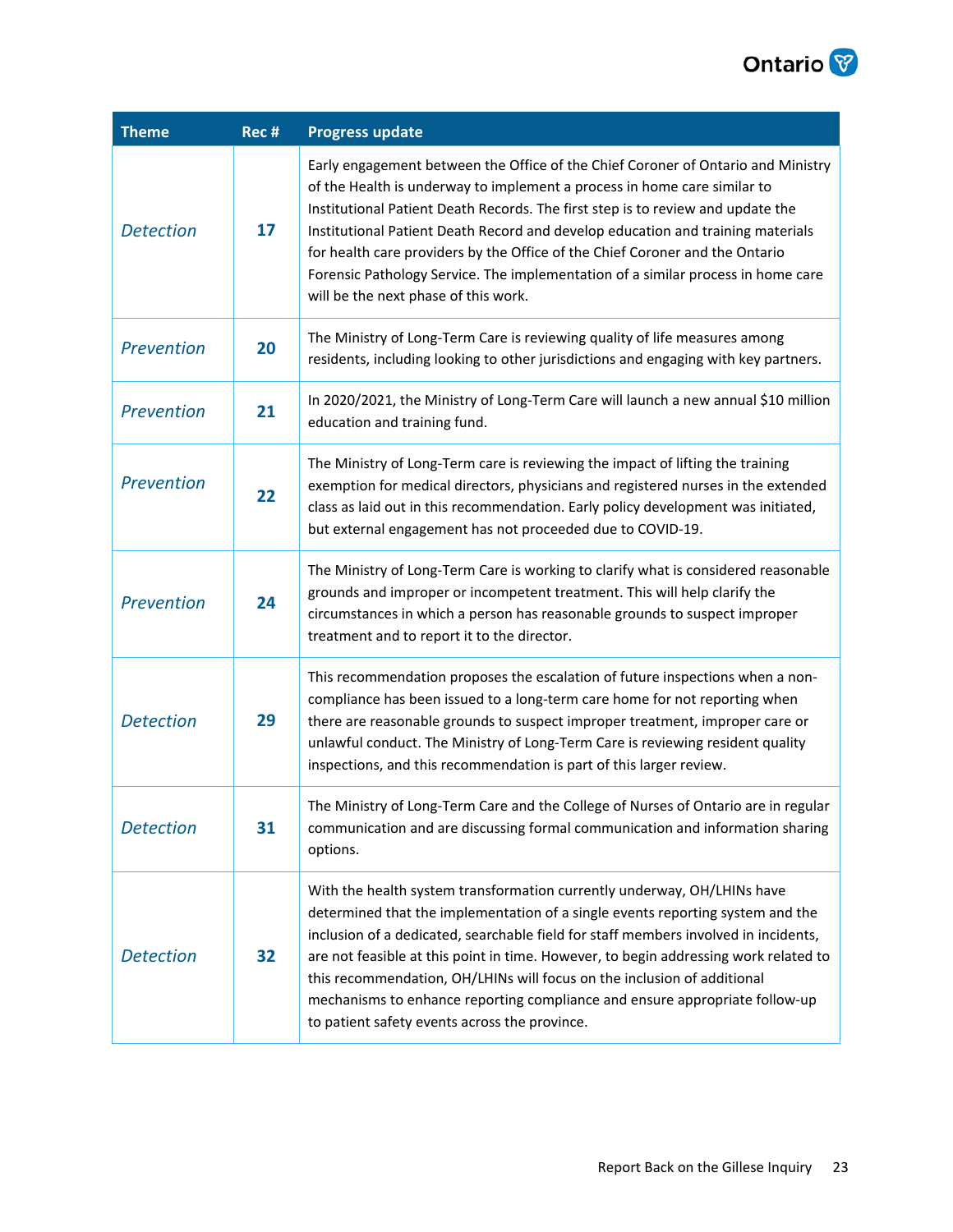

| <b>Theme</b>      | Rec # | <b>Progress update</b>                                                                                                                                                                                                                                                                                                                                                                                                                                                                                                                                |
|-------------------|-------|-------------------------------------------------------------------------------------------------------------------------------------------------------------------------------------------------------------------------------------------------------------------------------------------------------------------------------------------------------------------------------------------------------------------------------------------------------------------------------------------------------------------------------------------------------|
| <b>Detection</b>  | 33    | OH/LHINs are developing materials as a reminder for service provider<br>organizations on the contractual requirements for events reporting and will<br>request acknowledgement of these requirements.                                                                                                                                                                                                                                                                                                                                                 |
| <b>Detection</b>  | 34    | The development of training modules for appropriate OH/LHIN home care staff on<br>events reporting and investigation is being explored.                                                                                                                                                                                                                                                                                                                                                                                                               |
| <b>Awareness</b>  | 35    | OH/LHINs are developing patient and staff-facing education materials on the<br>recognition of the signs and symptoms of medication toxicity, and safe storage<br>and disposal of medications.                                                                                                                                                                                                                                                                                                                                                         |
| <b>Awareness</b>  | 36    | A survey was distributed to LHINs to ascertain current use of the MedsCheck at<br>Home program by home care patients. The OH/LHINs will be assessing how to<br>increase awareness and use of this program.                                                                                                                                                                                                                                                                                                                                            |
| <b>Deterrence</b> | 37    | In alignment with the amendments to the revised home care services agreements,<br>OH/LHINs are developing a new framework for home care service provider<br>auditing and performance management that will ensure compliance to contractual<br>requirements related to human resources, risk management and the reporting of<br>incidents.                                                                                                                                                                                                             |
| <b>Detection</b>  | 39    | Early engagement between the Office of Coroner of Ontario and Ministry of the<br>Health is underway to implement a process in home care similar to Institutional<br>Patient Death Records. The first step is the review and updating of the<br>Institutional Patient Death Record and development of education and training<br>materials for health care providers by the Office of the Chief Coroner and the<br>Ontario Forensic Pathology Service. The implementation of a similar process for<br>home care will be in the next phase of this work. |
| <b>Detection</b>  | 50    | The Office of the Chief Coroner and the Ontario Forensic Pathology Service is<br>collaborating with Queen's University on redesigning the existing Institutional<br>Patient Death Record or developing an alternate model. Queen's University will be<br>conducting a needs assessment and engaging both experts and users in order to<br>develop a tool that addresses each requirement of this recommendation.                                                                                                                                      |
| <b>Detection</b>  | 51    | Once the revised Institutional Patient Death Record or alternate model is<br>complete, an implementation plan to address the operational requirements of the<br>recommendation with an emphasis on training for the long-term care sector will<br>be developed.                                                                                                                                                                                                                                                                                       |
| <b>Detection</b>  | 52    | The Ministry of Long-Term Care has released a memo in consultation with the<br>Office of the Chief Coroner and the Ontario Forensic Pathology Service reminding<br>all long-term care homes to submit the existing Institutional Patient Death Record<br>electronically.                                                                                                                                                                                                                                                                              |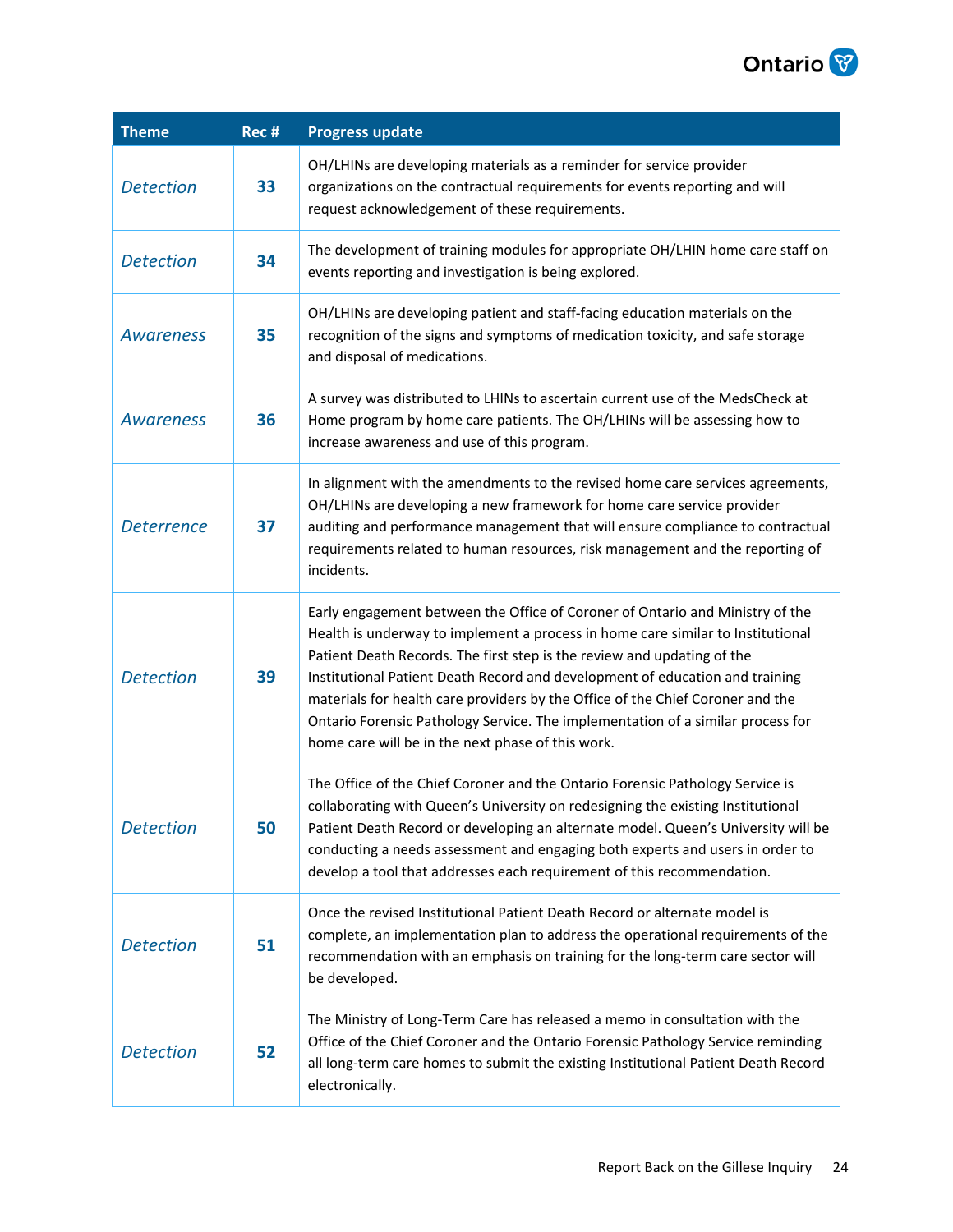

| <b>Theme</b>      | Rec # | <b>Progress update</b>                                                                                                                                                                                                                                                                                                                                                                                                                               |
|-------------------|-------|------------------------------------------------------------------------------------------------------------------------------------------------------------------------------------------------------------------------------------------------------------------------------------------------------------------------------------------------------------------------------------------------------------------------------------------------------|
| <b>Detection</b>  | 53    | The Ministry of Long-Term Care, the Office of the Chief Coroner and the Ontario<br>Forensic Pathology Service are developing an approach to require the submission<br>of an Institutional Patient Death Record (or alternate reporting model) when a<br>resident dies in hospital within 30 days of being transferred to the hospital from a<br>long-term care home.                                                                                 |
| <b>Detection</b>  | 54    | Once the revised Institutional Patient Death Record or alternate model is<br>complete, the Office of the Chief Coroner and the Ontario Forensic Pathology<br>Service will develop an implementation plan to address the operational<br>requirements of the recommendation with an emphasis on training for the long-<br>term sector.                                                                                                                 |
| <b>Detection</b>  | 58    | The Office of the Chief Coroner and the Ontario Forensic Pathology Service is<br>working to integrate the involvement of forensic pathologists in the process of<br>investigation of long-term care home resident deaths.                                                                                                                                                                                                                            |
| <b>Detection</b>  | 59    | An evidence based, standardized protocol on autopsies performed on the elderly<br>is in progress. A draft protocol for stakeholder consultation will be complete by<br>December 2020.                                                                                                                                                                                                                                                                |
| <b>Detection</b>  | 60    | The Office of the Chief Coroner and the Ontario Forensic Pathology Service are<br>reviewing options for a new service delivery model that contemplates health care<br>professionals who will dedicate all or a portion of their professional career to<br>death investigations. Competency based training and a defined contractual<br>relationship with the service providers will be included.                                                     |
| <b>Detection</b>  | 61    | The Office of the Chief Coroner and the Ontario Forensic Pathology Service are<br>working with Queen's University to develop training modules for all investigating<br>coroners, including a module on death investigations within long-term care<br>homes.                                                                                                                                                                                          |
| <b>Prevention</b> | 62    | Ministry of Long-Term Care is committed to playing an expanded leadership role in<br>continuous quality improvement and providing additional supports to long-term<br>care homes that require coaching.                                                                                                                                                                                                                                              |
| <b>Awareness</b>  | 64    | The Office of the Chief Coroner and the Ontario Forensic Pathology Service are<br>working with Queen's University in the development of a strategic plan that will<br>oversee the promotion of awareness of elderly vulnerabilities. These efforts will<br>include a curriculum and Center of Excellence. This work will be initiated through a<br>needs assessment exercise with key partners and stakeholders referred to in<br>recommendation 70. |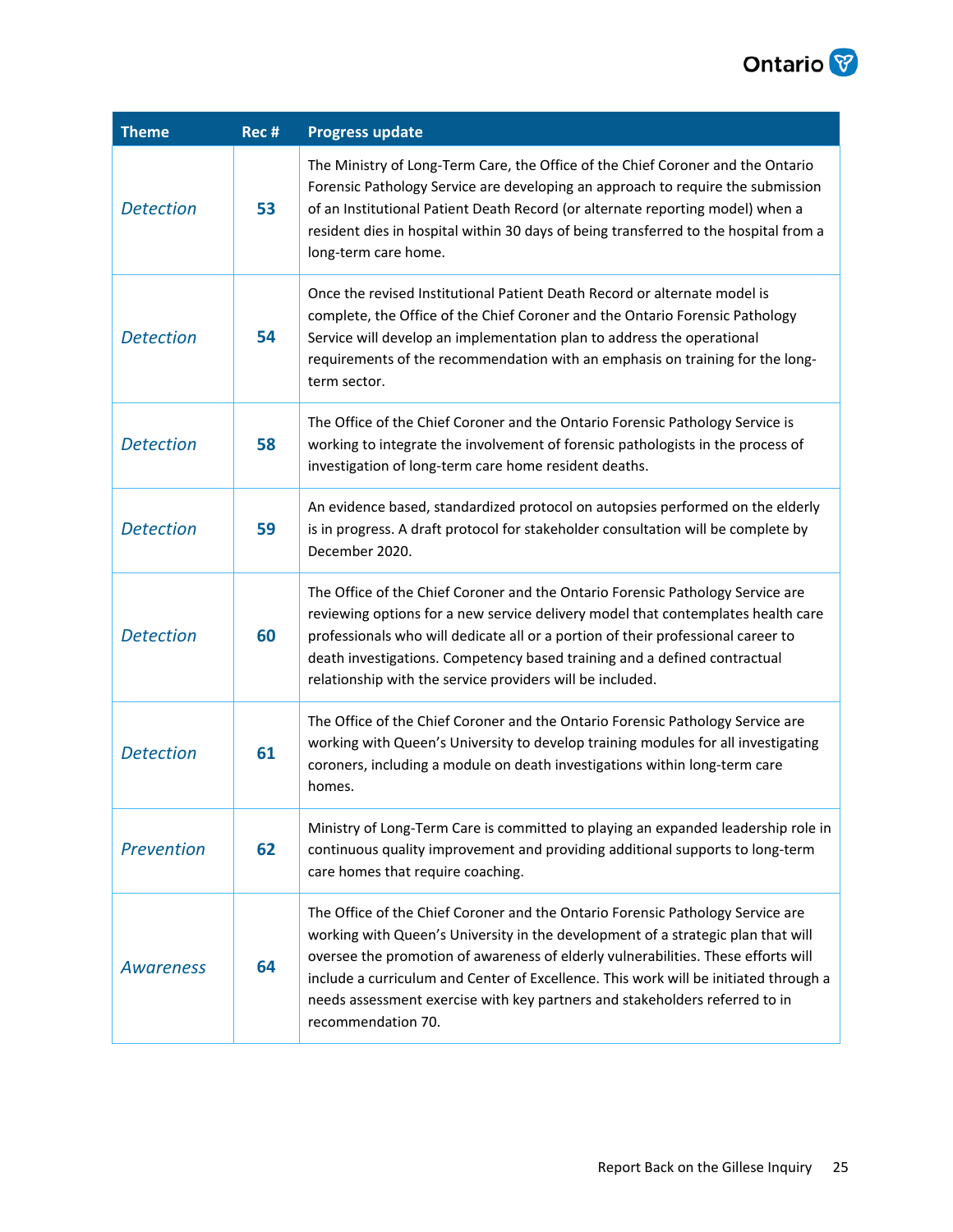

| <b>Theme</b>      | Rec # | <b>Progress update</b>                                                                                                                                                                                                                                                                                                                                                                                                                              |
|-------------------|-------|-----------------------------------------------------------------------------------------------------------------------------------------------------------------------------------------------------------------------------------------------------------------------------------------------------------------------------------------------------------------------------------------------------------------------------------------------------|
| <b>Awareness</b>  | 65    | The Office of the Chief Coroner and Ontario Forensic Pathology Service are<br>working with Queen's University in the development of a strategic plan that will<br>oversee the promotion of awareness of elderly vulnerabilities. These efforts will<br>include a curriculum and Center of Excellence. This work will be initiated through a<br>needs assessment exercise with key partners and stakeholders referred to in<br>recommendation 70.    |
| <b>Awareness</b>  | 66    | The Office of the Chief Coroner and the Forensic Pathology Service is working with<br>Queen's University to develop specific educational modules for coroners and<br>death investigators and the long-term care homes on vulnerabilities of the elderly<br>population. A standardized curriculum will also be developed and disseminated<br>amongst health care partners responsible for training and education identified in<br>recommendation 70. |
| <b>Awareness</b>  | 67    | The Office of the Chief Coroner and the Ontario Forensic Pathology Service are<br>working with Queen's University to establish a Centre of Excellence on<br>vulnerabilities of the elderly by 2022.                                                                                                                                                                                                                                                 |
| <b>Awareness</b>  | 70    | The Office of the Chief Coroner is working with Queen's University to develop<br>specific educational modules for death investigators and the long-term care<br>homes on vulnerabilities of the elderly population. A standardized curriculum will<br>also be developed and disseminated among the partner organizations referenced<br>in this recommendation.                                                                                      |
| <b>Awareness</b>  | 72    | Through the needs assessment exercise, the Office of the Chief Coroner will<br>consider matters such as risk management, patient/resident safety,<br>patient/resident outcomes, and/or professionalism when developing standardized<br>content on vulnerabilities of the elderly including intentional harm.                                                                                                                                        |
| Awareness         | 73    | The Ontario Chief Coroner and the Ontario Forensic Pathology Service will develop<br>a strategic plan and curriculum to inform the education content for the<br>organizations in recommendation 70. This material will inform development of<br>each organization's policies, practices and procedures.                                                                                                                                             |
| <b>Deterrence</b> | 76    | The Ministry of Long-Term Care is launching a Medication Safety Technology<br>program in April 2021. This program will support long-term care homes in<br>adopting technologies that will strengthen long-term care medication safety. The<br>ministry will be consulting with stakeholders in the development and<br>implementation of this new program.                                                                                           |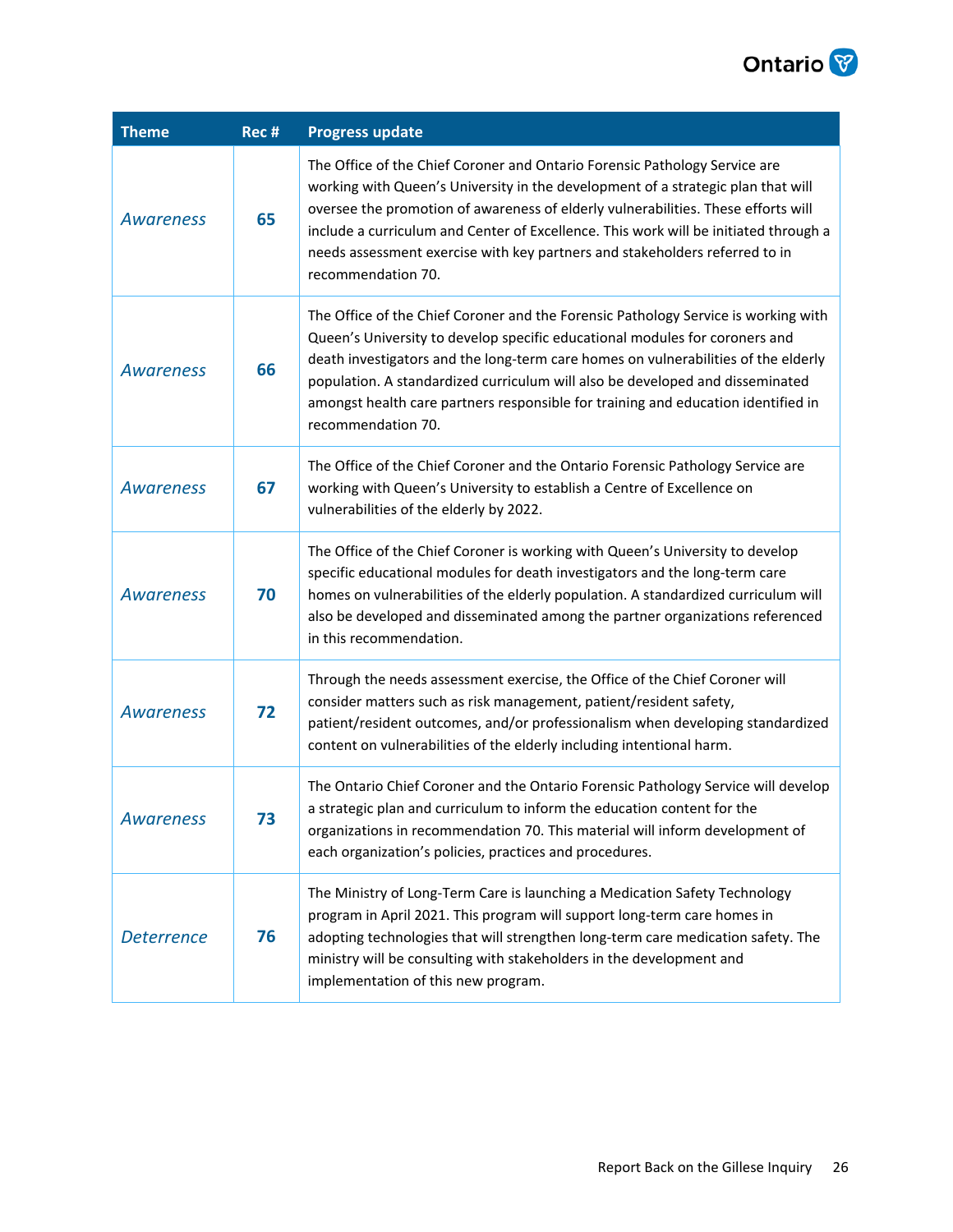

| <b>Theme</b>     | Rec # | <b>Progress update</b>                                                                                                                                                                                                                                                                                                                                                                                                                                                             |
|------------------|-------|------------------------------------------------------------------------------------------------------------------------------------------------------------------------------------------------------------------------------------------------------------------------------------------------------------------------------------------------------------------------------------------------------------------------------------------------------------------------------------|
| Deterrence       | 77    | The Ministry of Long-Term Care is launching a Medication Safety Technology<br>program in April 2021. This program will support long-term care homes in<br>adopting technologies that will strengthen long-term care medication safety. The<br>ministry will be consulting with stakeholders in the development and<br>implementation of this new program. Funding formulas are being determined as<br>part of the program design.                                                  |
| Deterrence       | 83    | A three-year agreement with the Institute for Safe Medication Practices (ISMP)<br>Canada has been initiated to provide support to the long-term care sector in<br>strengthening medication safety. This will include the development of guidance on<br>the use of rescue agents and tools that may help to identify potential medication<br>incidents, in addition to other supports for the long-term care sector with respect<br>to medication management and medication safety. |
| <b>Detection</b> | 86    | The redesigned Institutional Patient Death Record or alternate model is in the<br>planning stages. This redesign will include measures to increase death<br>investigations in long-term care homes.                                                                                                                                                                                                                                                                                |
| <b>Detection</b> | 87    | The data analytics model methodology is completed. Development of the tool for<br>the Coroner's Office will begin in Fall 2020.                                                                                                                                                                                                                                                                                                                                                    |
| <b>Detection</b> | 88    | The Office of the Chief Coroner and the Ontario Forensic Pathology Service has<br>conducted early discussions with the Ministry of Health on an analytics approach<br>with respect to the data collected under the new model.                                                                                                                                                                                                                                                      |
| <b>Detection</b> | 89    | The Ministry of Long-Term Care's data analytics model methodology is completed.<br>The model will be integrated with the revised Institutional Patient Death Record or<br>an alternate model to inform death investigations in long-term care homes.                                                                                                                                                                                                                               |
| <b>Detection</b> | 90    | The Office of the Chief Corner and the Ontario Forensic Pathology Service will be<br>developing a tailored Institutional Patient Death record or alternate model for the<br>home care setting in collaboration with its community care partners.                                                                                                                                                                                                                                   |
| <b>Detection</b> | 91    | Once developed, training and education on the tailored Institutional Patient Death<br>Record or alternate model will be delivered on behalf of the Office of the Chief<br>Coroner and the Ontario Forensic Pathology Service by Queen's University.                                                                                                                                                                                                                                |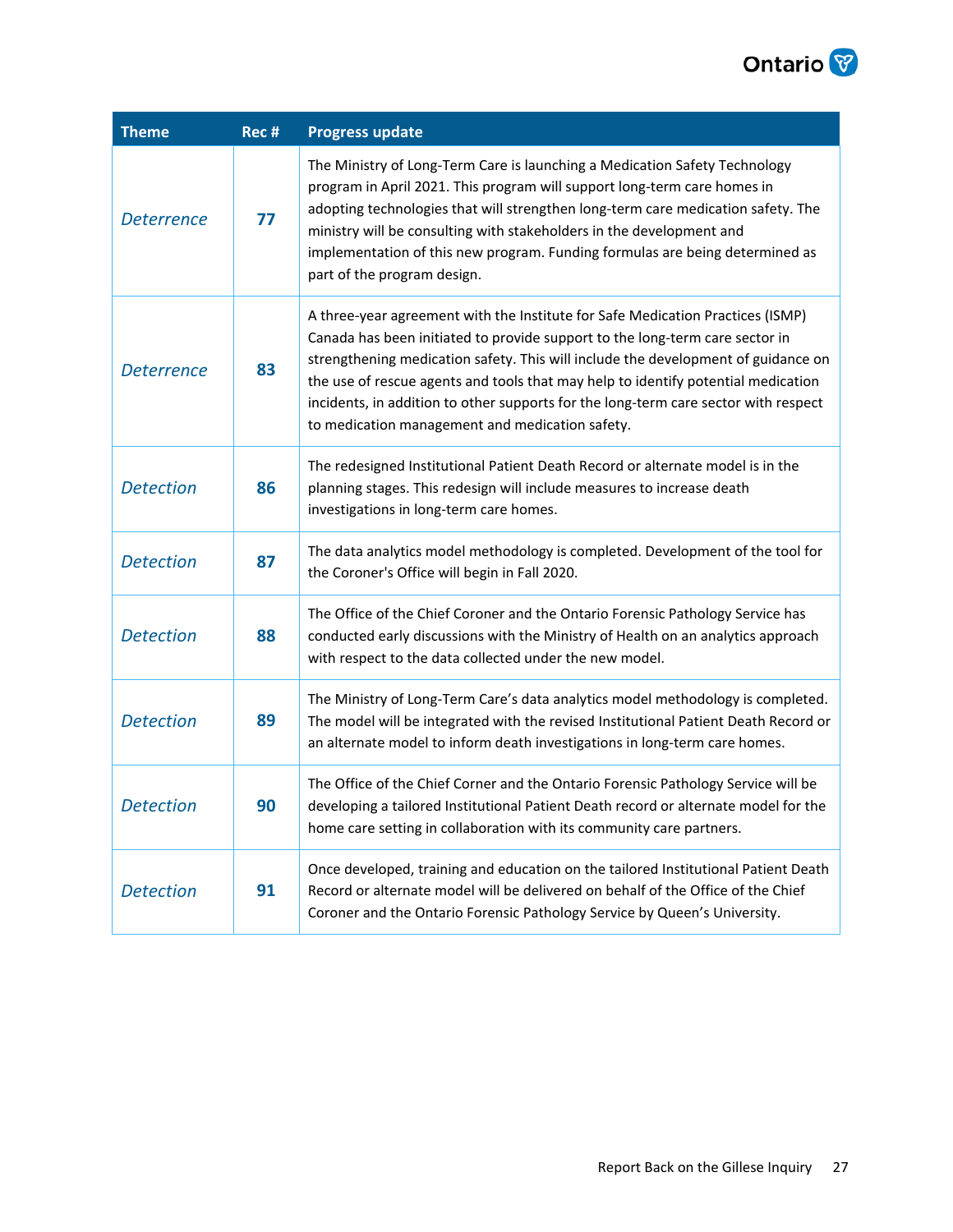

| <b>Theme</b>     | Rec # | <b>Justice Gillese's Recommendation</b>                                                                                                                                                                                                                                                                                                                                                                                                                        |
|------------------|-------|----------------------------------------------------------------------------------------------------------------------------------------------------------------------------------------------------------------------------------------------------------------------------------------------------------------------------------------------------------------------------------------------------------------------------------------------------------------|
| <b>Detection</b> | 18    | Home care service providers are strongly encouraged not to use subcontractors. If<br>subcontractors must be used, service providers must establish formal practices to<br>verify that subcontractors are properly reporting complaints and risk events to<br>them, and conducting rigorous screening and background checks of all staff who<br>will provide services to Local Health Integration Network clients.                                              |
| Prevention       | 19    | The Ministry Long-Term Care must expand the funding parameters of the nursing<br>and personal care envelope to permit long-term care homes to use these funds to<br>pay for a broader spectrum of staff, including porters, pharmacists, and pharmacy<br>technicians.                                                                                                                                                                                          |
| <b>Detection</b> | 38    | OH/LHINs should amend their services agreements to require, as a condition of<br>approving a service provider's proposed subcontractor, that:<br>the service provider ensure the subcontractor is conducting rigorous<br>screening and background checks of all staff; and the service provider<br>establish a process to verify, on an ongoing basis, that the subcontractor<br>is properly reporting all complaints, risk events, and other incidents to it. |

### <span id="page-27-0"></span>**Recommendations Not Currently Underway**

### <span id="page-27-1"></span>**Recommendations to Licensees**

The below recommendations are currently at various stages of completion across the 626 longterm care homes in Ontario.

| <b>Theme</b>      | Rec # | <b>Justice Gillese's Recommendation</b>                                                                                                                                                                                                                                                                                                                                                                                                                                                                                                                                                                                       |
|-------------------|-------|-------------------------------------------------------------------------------------------------------------------------------------------------------------------------------------------------------------------------------------------------------------------------------------------------------------------------------------------------------------------------------------------------------------------------------------------------------------------------------------------------------------------------------------------------------------------------------------------------------------------------------|
| <i>Deterrence</i> | 3     | Licensees should provide training to both management and registered staff. The<br>training provided to administrators and directors of nursing should be about<br>human resources, conducting workplace investigations and on their reporting<br>obligations to the Ministry and the College. Registered staff are to receive training<br>on the requirements of the Long-Term Care Homes Act, 2007, as it relates to<br>prevention of resident abuse and neglect, the home's medication administration<br>system and reporting of medication incidents and training on the redesigned<br>Institutional Patient Death Record. |
| <b>Deterrence</b> | 4     | Licensees should amend their contracts with medical directors to require them to<br>complete training for direct care staff such as abuse recognition and prevention as<br>well as behaviour management. Additionally, medical directors should take the<br>Medical Director course from the Ontario Long Term Care Clinicians within two<br>years of assuming the role.                                                                                                                                                                                                                                                      |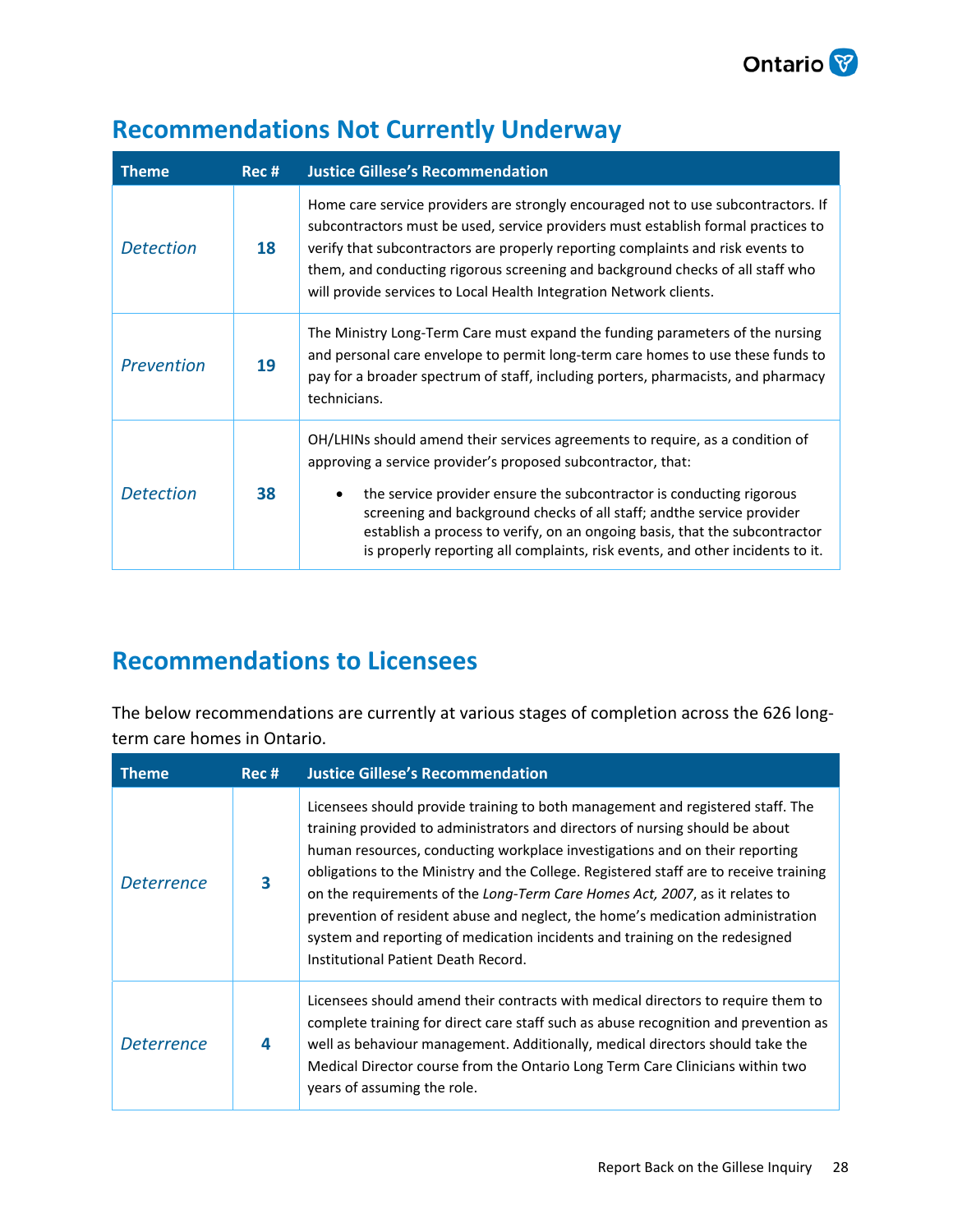

| <b>Theme</b>      | Rec # | <b>Justice Gillese's Recommendation</b>                                                                                                                                                                                                                                                                                                                                                                         |
|-------------------|-------|-----------------------------------------------------------------------------------------------------------------------------------------------------------------------------------------------------------------------------------------------------------------------------------------------------------------------------------------------------------------------------------------------------------------|
| <b>Deterrence</b> | 5     | Licensees should pay for the costs of the training, cover staff salaries during the<br>training, and backfill shifts as necessary in order to ensure management and<br>registered staff can regularly attend training.                                                                                                                                                                                          |
|                   |       | Note: The Ministry of Long-Term Care launched an annual \$10 million education<br>and training fund. This funding will assist licensees in strengthening training of<br>staff. $1$                                                                                                                                                                                                                              |
| <b>Deterrence</b> | 6     | Licensees should adopt a hiring / screening process that includes robust reference<br>checking, background checks when there are gaps in a resumé or if the candidate<br>was terminated from previous employment, and close supervision of the<br>candidate during the probationary period.                                                                                                                     |
| Prevention        | 7     | Licensees should require directors of nursing to conduct unannounced spot checks<br>on evening and night shifts, including weekends.                                                                                                                                                                                                                                                                            |
| <b>Detection</b>  | 8     | Licensees should maintain a complete discipline history for each employee so<br>management can easily review it when making discipline decisions.                                                                                                                                                                                                                                                               |
| <b>Detection</b>  | 9     | Licensees should ensure staff submit the Institutional Patient Death Record<br>electronically to the Office of the Chief Coroner and the Ontario Forensic<br>Pathology Service.                                                                                                                                                                                                                                 |
| Prevention        | 10    | Licensees should take reasonable steps to limit the supply of insulin in long-term<br>care homes.                                                                                                                                                                                                                                                                                                               |
| Prevention        | 11    | Licensees should minimize the use of agency nurses by developing proactive<br>strategies such as maintaining a roster of casual employees who are members of<br>the regular nursing staff and can cover shifts in the case of an unexpected<br>absence.                                                                                                                                                         |
| Deterrence        | 12    | Licensees should thoroughly vet agencies before entering into contracts with<br>them. If agency nurses must be used, licensees should ensure that the agency's<br>management and staff have the knowledge, skills, and experience required to<br>provide services effectively and safely for the home's residents, including on the<br>requirements of the Long-Term Care Homes Act, 2007, and its regulations. |

<sup>1</sup> Note Recommendation 5 is directed to licensees but is included in tallies of recommendations in progress due to the Ministry of Long-Term Care's funding commitment.